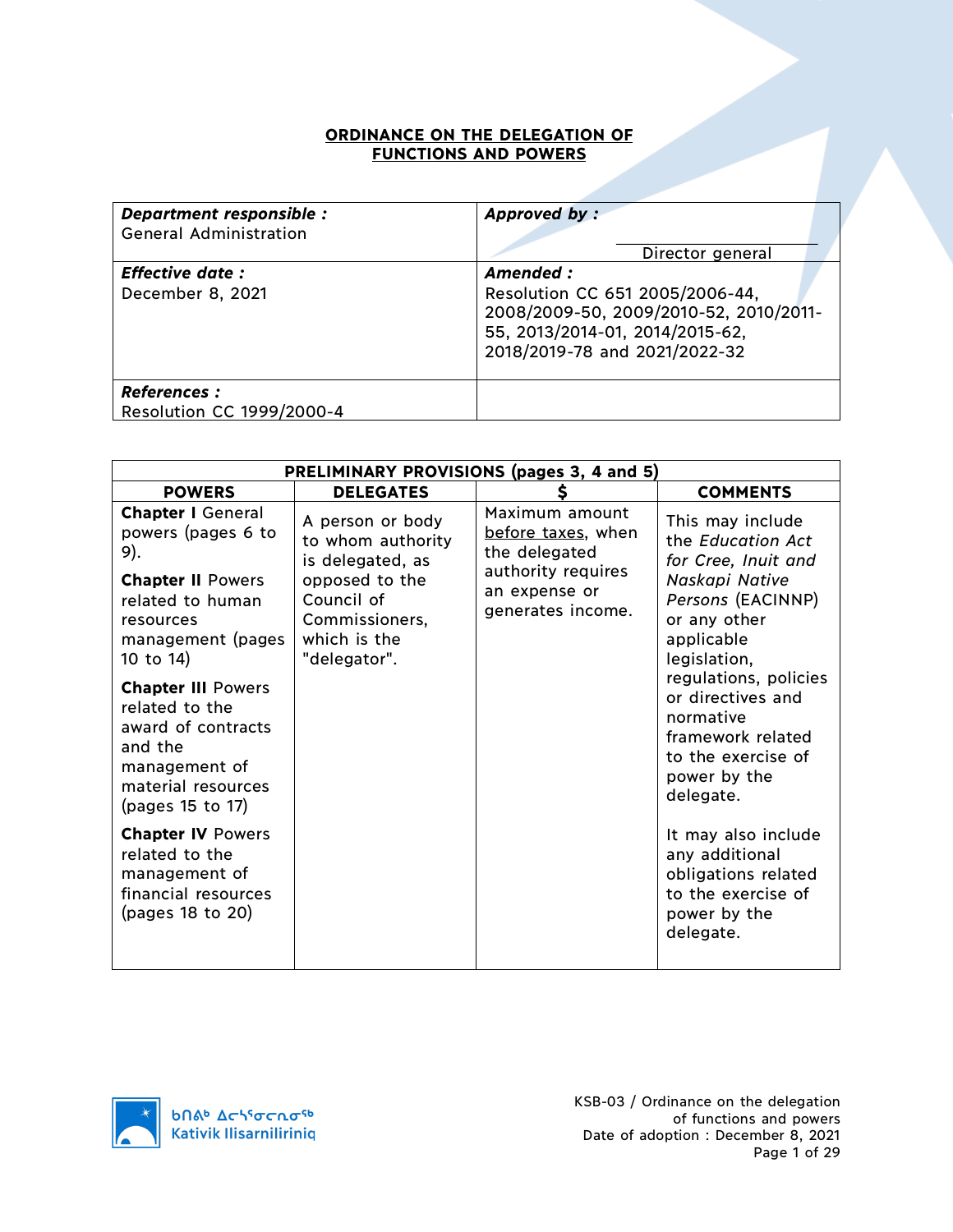| <b>Chapter V Powers</b><br>related to the<br>management of<br>educational services<br>(pages 21 to 23)               |  |  |
|----------------------------------------------------------------------------------------------------------------------|--|--|
| <b>Chapter VI Powers</b><br>related to<br>vocational training<br>and adult education<br>services (pages 24<br>to 26) |  |  |
| <b>Chapter VII Powers</b><br>in contentious<br>matters (pages 27<br>and $28$ )                                       |  |  |



KSB-03 / Ordinance on the delegation of functions and powers Date of adoption : December 8, 2021 Page 2 of 29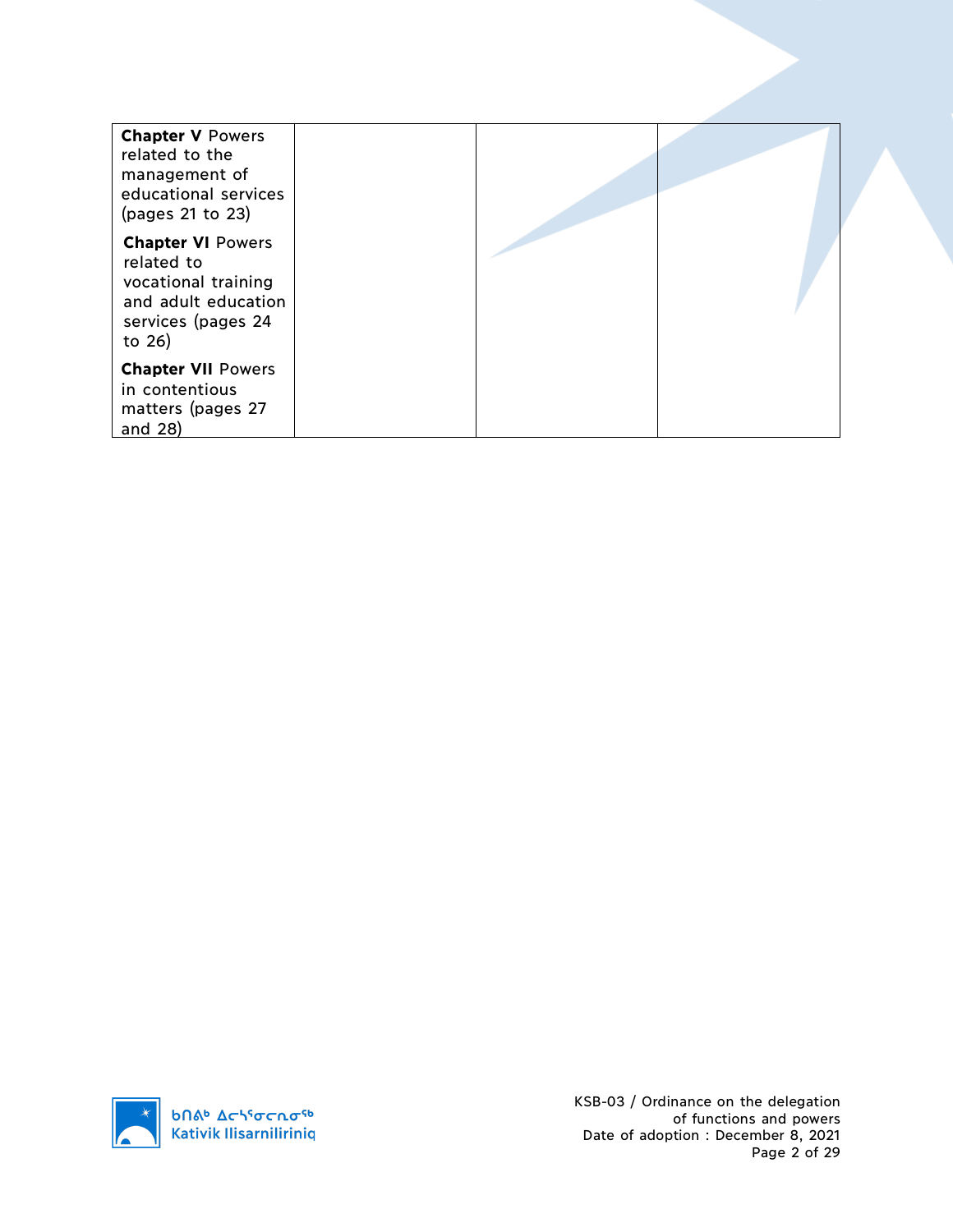| <b>PRELIMINARY PROVISIONS</b> |                                                                                                                                                                                                                                                                                                                                                                                                                                                                                                                                             |
|-------------------------------|---------------------------------------------------------------------------------------------------------------------------------------------------------------------------------------------------------------------------------------------------------------------------------------------------------------------------------------------------------------------------------------------------------------------------------------------------------------------------------------------------------------------------------------------|
| A) Purpose of the Ordinance   | The purpose of this ordinance is to<br>delegate certain powers and functions of<br>the Council of Commissioners (CC) to the<br>following delegates: Executive Committee<br>(XC), non-executive and executive staff.                                                                                                                                                                                                                                                                                                                         |
| B) Delegation of powers       | Delegation: "A delegation of powers is a<br>legal act whereby the authority (the<br>delegator) invested with certain powers<br>turns over the exercise of those powers to<br>another authority (the delegate).<br>Accordingly, the delegate takes on the<br>obligations and responsibilities associated<br>with the delegated powers."<br>"Person<br>Delegator:<br>who<br>delegates."<br>Delegate: "Person to whom one delegates<br>something."                                                                                             |
| C) Legal framework            | The functions and powers of this<br>ordinance are delegated pursuant to<br>sections 185, 187 and 662 of the<br>EACINNP. These functions and powers are<br>exercised by the delegates in accordance<br>with applicable legislation, regulations,<br>budgetary rules, policies, directives and<br>collective agreements.                                                                                                                                                                                                                      |
|                               | Pursuant to section 665 of the EACINNP,<br>all ordinances are immediately<br>transmitted to the Minister on being<br>passed. The Minister shall review such<br>ordinances within forty days and, except<br>where the matters dealt with therein are<br>based on Inuit culture and Inuttituut, may<br>disallow them in writing. Unless the<br>Minister has disallowed them, all<br>ordinances shall automatically come into<br>force forty days after the date of their<br>being passed or at any earlier date<br>indicated by the Minister. |
|                               | Note that the Education Act does not apply<br>to Kativik Ilisarniliriniq. When cited, it is<br>reference<br>only<br>for<br>purposes<br>and<br>consistency with other school boards in<br>Quebec.                                                                                                                                                                                                                                                                                                                                            |

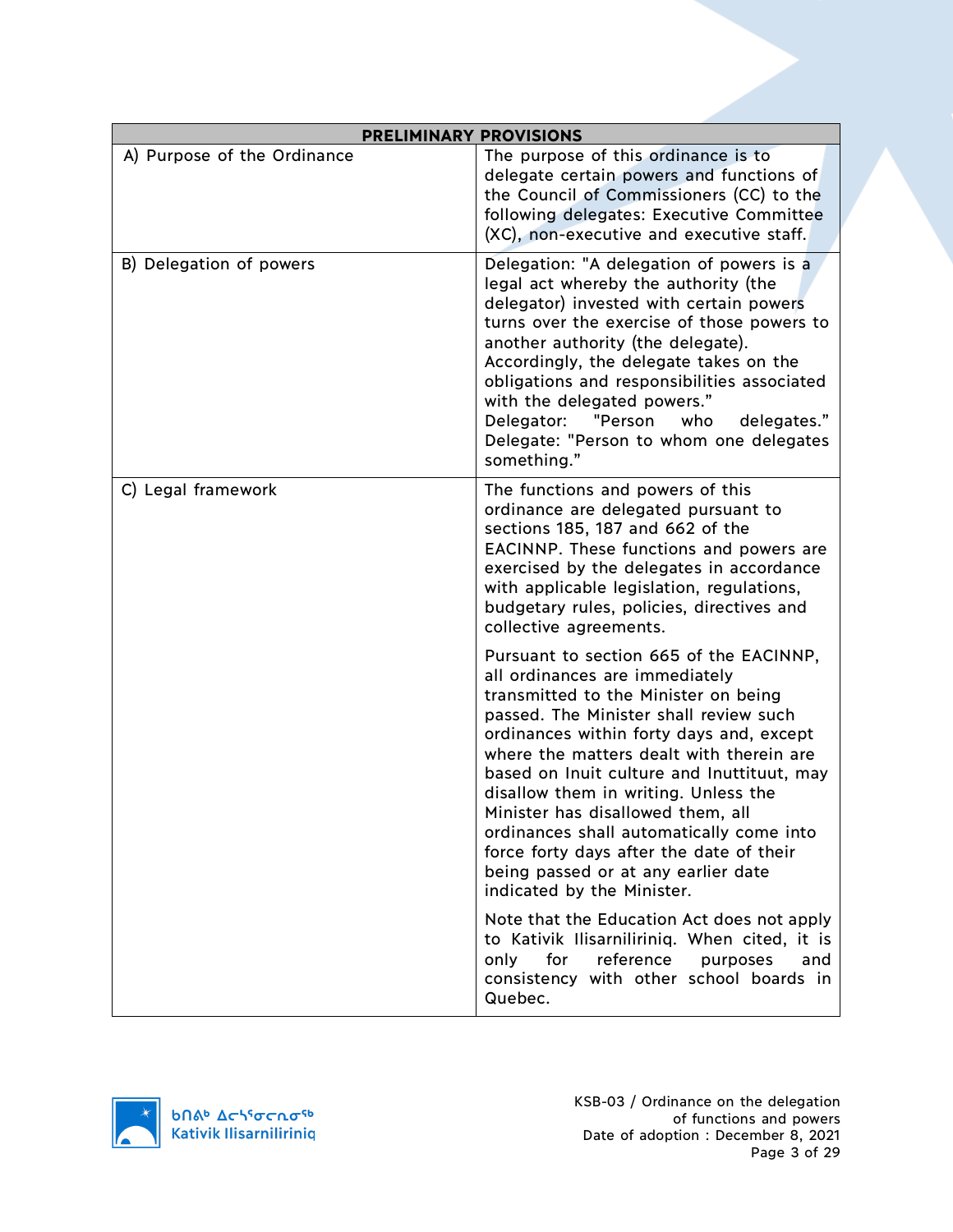| D) Authority of the delegate (XC, non-<br>executive or executive) | The delegation of powers and functions to<br>the delegate includes exclusive, full and<br>complete authority over the object of the<br>delegation and extends to any act resulting<br>from this authority or which is useful for its<br>implementation. The delegated authority<br>to take a decision or perform an act<br>includes the power not to do so, to do so<br>in part or to cancel it, as the case may be.                                                                                                                                                                                                                                              |
|-------------------------------------------------------------------|-------------------------------------------------------------------------------------------------------------------------------------------------------------------------------------------------------------------------------------------------------------------------------------------------------------------------------------------------------------------------------------------------------------------------------------------------------------------------------------------------------------------------------------------------------------------------------------------------------------------------------------------------------------------|
| E)<br>The delegate's accountability<br>and<br>responsibility      | Pursuant to section 187 of the EACINNP,<br>the functions and powers delegated to<br>executives (delegates) are exercised<br>under the Director General. The delegate<br>is accountable for the actions and<br>decisions he/she takes under this<br>ordinance and reports to his/her<br>immediate supervisor, in accordance with<br>the procedures determined by the<br>Director General. The CC is informed by<br>the Director General. The Director General<br>reports to the CC or, as the case may be,<br>to the XC.                                                                                                                                           |
| F) Absence or inability of the delegate                           | In case of absence or inability of the<br>delegate, the powers delegated to him/her<br>shall be exercised: - by his/her assistant,<br>or by the assistant designated by him/her<br>in case there are more than one assistant,<br>unless the immediate supervisor of the<br>delegate decides otherwise; - by the<br>immediate supervisor of the delegate, in<br>case the delegate does not have an<br>by<br>another<br>assistant,<br>or<br>executive<br>designated by the immediate supervisor.<br>This provision does not apply to the XC or<br>the DG. In case of absence or inability of<br>the DG, the powers exercised by him/her<br>are exercised by an ADG. |
| G) Power of the CC (delegator)                                    | The functions and powers delegated in<br>this ordinance may be amended or<br>revoked in whole or in part by the CC, by<br>ordinance.                                                                                                                                                                                                                                                                                                                                                                                                                                                                                                                              |
|                                                                   | NOTE: When the acronym "CC" appears in<br>the 2nd column of the following table, it<br>means that the power is not delegated<br>but retained by the CC.                                                                                                                                                                                                                                                                                                                                                                                                                                                                                                           |

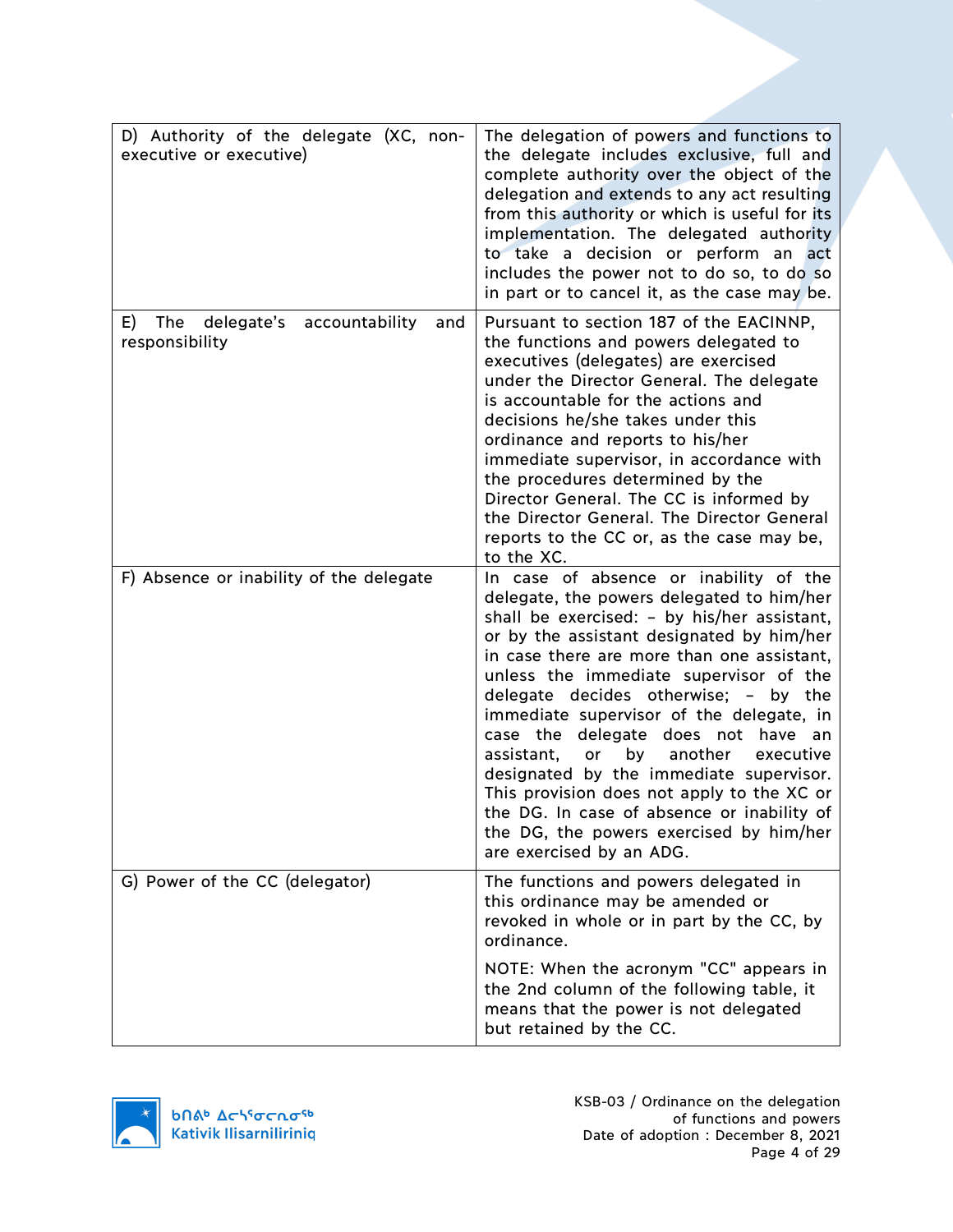| H) Governance | The application of this ordinance is in   |
|---------------|-------------------------------------------|
|               | keeping with the principles of governance |
|               | between elected officials, non-executives |
|               | and executives, thus promoting sound      |
|               | management of public funds and            |
|               | accountability.                           |
|               |                                           |

|                                      | <b>ACRONYMS</b>                                                                                                                                                                     |  |  |  |  |
|--------------------------------------|-------------------------------------------------------------------------------------------------------------------------------------------------------------------------------------|--|--|--|--|
| <b>Delegator</b>                     | CC: Council of Commissioners                                                                                                                                                        |  |  |  |  |
| <b>Delegates</b>                     | XC: Executive                                                                                                                                                                       |  |  |  |  |
|                                      | Committee DG: Director General                                                                                                                                                      |  |  |  |  |
| <b>ADG: Assistant Director</b>       |                                                                                                                                                                                     |  |  |  |  |
| <b>General SG: Secretary General</b> |                                                                                                                                                                                     |  |  |  |  |
| <b>ASG: Assistant Secretary</b>      |                                                                                                                                                                                     |  |  |  |  |
|                                      | General DH: Department Head                                                                                                                                                         |  |  |  |  |
|                                      | SP: School Principal                                                                                                                                                                |  |  |  |  |
|                                      | EXECUTIVES CONCERNED: DH, SP, Coordinator of Education and<br>Community Services (Centre Director), Coordinators, Residence<br>Managers, Managers and Foremen of Material Resources |  |  |  |  |

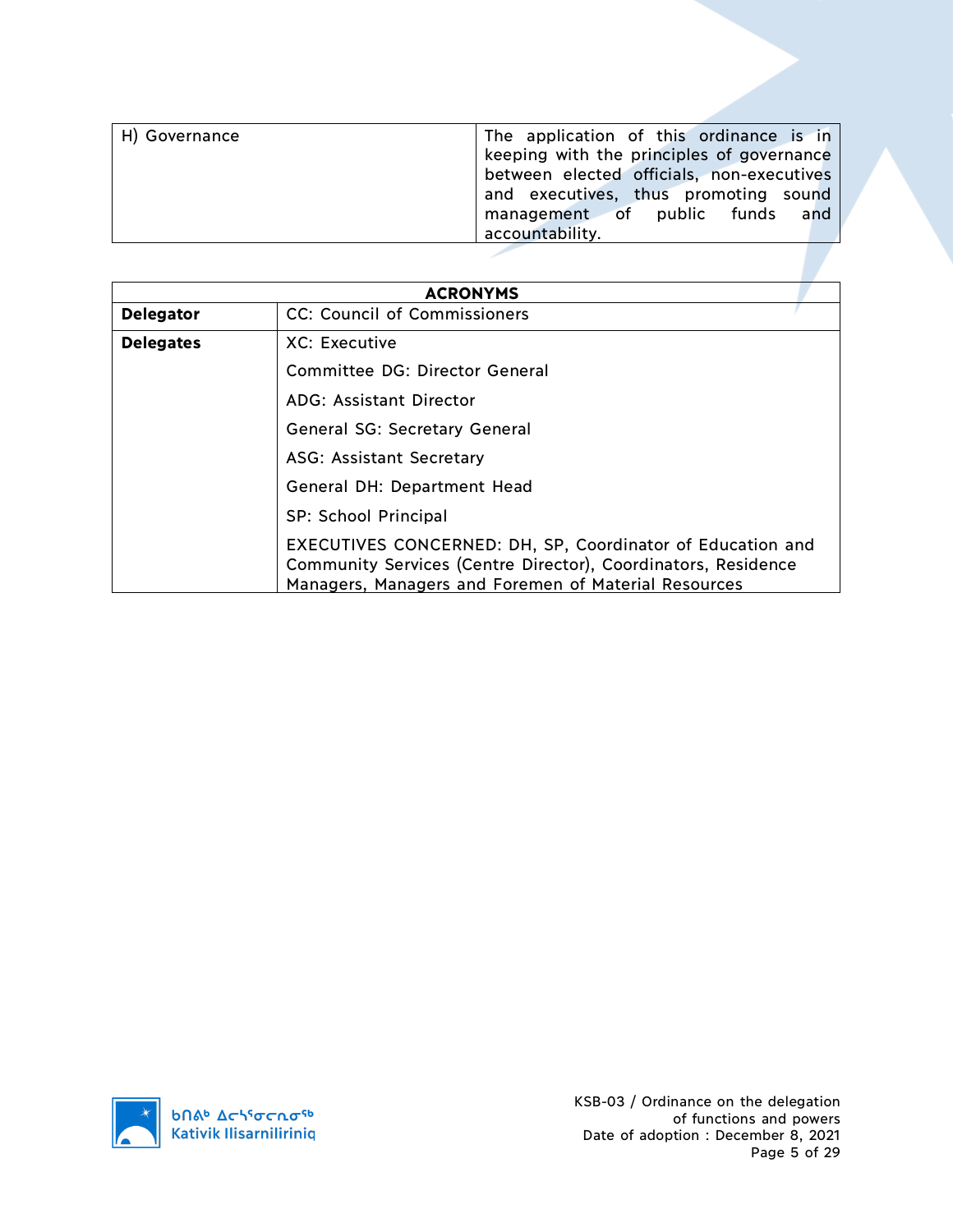|                         |                                   | <b>CHAPTER I - GENERAL POWERS</b> |   |                                                    |
|-------------------------|-----------------------------------|-----------------------------------|---|----------------------------------------------------|
|                         | <b>POWERS</b>                     | <b>DELEGATES</b>                  | S | <b>COMMENTS</b>                                    |
|                         | <b>School Calendar</b>            |                                   |   |                                                    |
| 1                       | Approve the school                | cc                                |   | The school calendar                                |
|                         | calendar and the                  |                                   |   | must be approved                                   |
|                         | work schedule                     |                                   |   | by ordinance (s. 667                               |
|                         |                                   |                                   |   | EACINNP)                                           |
| <b>Archives</b>         |                                   |                                   |   |                                                    |
| $\overline{2}$          | Determine the                     | <b>ASG</b>                        |   | Access to                                          |
|                         | retention schedule<br>and archive |                                   |   | <b>Information Act</b><br><b>National Archives</b> |
|                         | classification plan               |                                   |   | Act                                                |
|                         | <b>Agreements</b>                 |                                   |   |                                                    |
| $\overline{\mathbf{3}}$ | Enter into an                     | XC.                               |   | Act respecting the                                 |
|                         | agreement with the                |                                   |   | Ministère des                                      |
|                         | Government of                     |                                   |   | <b>Relations</b>                                   |
|                         | Quebec or Canada, a               |                                   |   | internationales (s.23)                             |
|                         | government of                     |                                   |   | Act respecting the                                 |
|                         | another province of               |                                   |   | Ministère du Conseil                               |
|                         | Canada or a foreign               |                                   |   | $exécutif$ (s. 3.12)                               |
|                         | government                        |                                   |   |                                                    |
| 4                       | Enter into an                     | XC                                |   | Note that most of                                  |
|                         | agreement with                    |                                   |   | these agreements                                   |
|                         | another school                    |                                   |   | are, among other                                   |
|                         | board, an                         |                                   |   | things, grant                                      |
|                         | association, a public             |                                   |   | agreements or                                      |
|                         | body (including a                 |                                   |   | collaborative                                      |
|                         | municipality), a legal            |                                   |   | agreements                                         |
|                         | or physical person                |                                   |   | See s. 81 concerning                               |
|                         |                                   |                                   |   | specific delegation                                |
|                         |                                   |                                   |   | for Adult Education                                |
|                         |                                   |                                   |   | and Vocational                                     |
|                         |                                   |                                   |   | Training                                           |
|                         |                                   |                                   |   | <b>Expenses incurred</b>                           |
|                         |                                   |                                   |   | upon signing of these                              |
|                         |                                   |                                   |   | agreements are                                     |
|                         |                                   |                                   |   | subject to the rules                               |
|                         |                                   |                                   |   | set out in Chapters III                            |
|                         |                                   |                                   |   | and IV                                             |

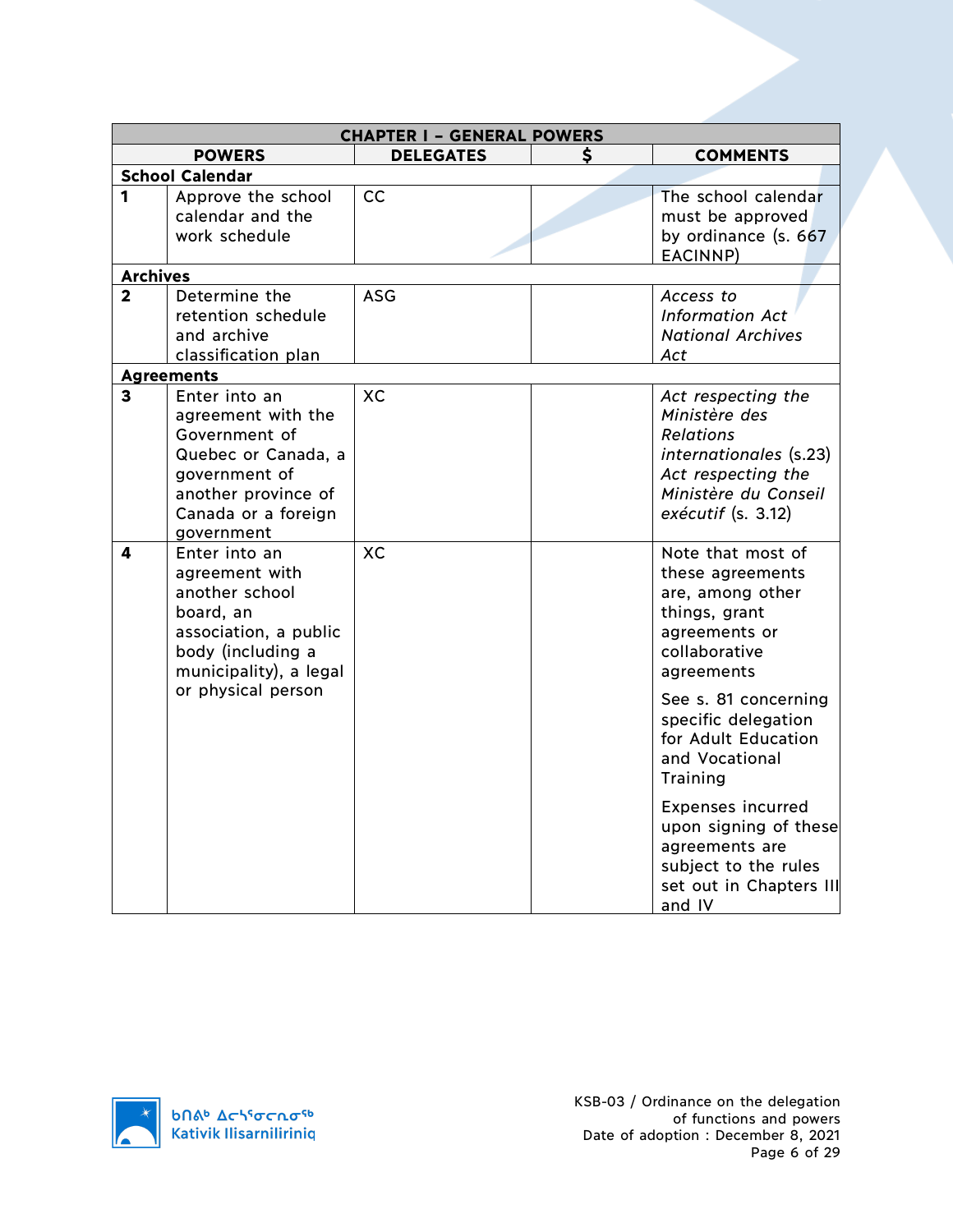|   | Temporary closure of a facility                                                            |                                                                                 |  |                                                                                                                                                                                                                           |
|---|--------------------------------------------------------------------------------------------|---------------------------------------------------------------------------------|--|---------------------------------------------------------------------------------------------------------------------------------------------------------------------------------------------------------------------------|
| 5 | Temporarily close a<br>facility (partially or<br>completely) for a<br>very short period of | DG (Kuujjuaq, Ville<br>Saint-Laurent,<br>Dorval and Saint-<br>Anne-de-Bellevue) |  | For the Kuujjuaq,<br>Ville Saint-Laurent,<br>Dorval and Saint-<br>Anne-de-Bellevue                                                                                                                                        |
|   | time in case of<br>emergency or<br>exceptional<br>circumstances                            |                                                                                 |  | offices, the decision<br>is made in<br>collaboration with a<br>committee made up<br>of the Director of<br>Human Resources,<br>the Director of<br>Finance and the<br><b>Secretary General</b>                              |
|   |                                                                                            | SP (for schools)                                                                |  | For schools, before<br>deciding, the<br>President of the<br>Education<br>Committee should<br>be consulted.                                                                                                                |
|   |                                                                                            | <b>Adult Centre</b><br>Director (for<br>education centres)                      |  | For adult education<br>centres, the Centre<br>Director should<br>contact the school<br>administration<br>before making<br>his/her decision, so<br>that consistent<br>measures can be<br>applied in the same<br>community. |
|   |                                                                                            |                                                                                 |  | ADM-01/Directive on<br>emergency closing<br>of the administrative<br>centre                                                                                                                                               |
|   |                                                                                            |                                                                                 |  | ADM-02/Directive on<br>the closing of<br><b>Schools and Adult</b><br>and Vocational<br><b>Education centres</b>                                                                                                           |

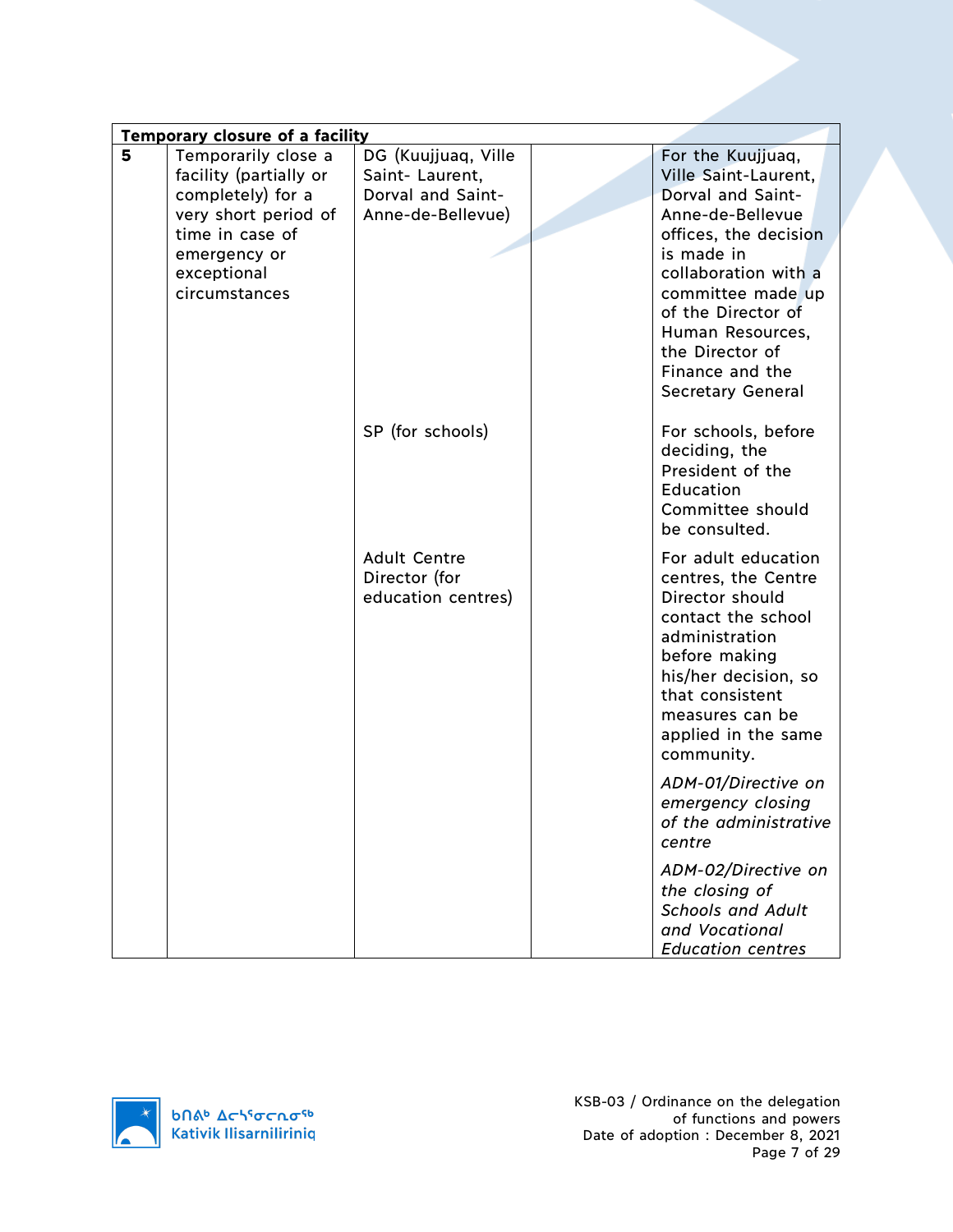|                | <b>Representatives of Kativik Ilisarniliriniq</b>                                                                         |    |                                                                                              |
|----------------|---------------------------------------------------------------------------------------------------------------------------|----|----------------------------------------------------------------------------------------------|
| 6              | Designate a<br>commissioner or the<br>DG to represent<br>Kativik Ilisarniliriniq:                                         |    |                                                                                              |
|                | a) before the Board<br>of Directors' of a<br>public or private<br>body                                                    | cc |                                                                                              |
|                | b) at a congress,<br>conference or similar<br>event, before<br>agencies, round<br>tables, groups or<br>working committees | XC |                                                                                              |
| $\overline{7}$ | Designate an<br>executive, an<br>employee or<br>consultant to<br>represent Kativik<br>Ilisarniliriniq:                    |    | ADM-11/ Directive on<br><b>Consulting Services</b><br>(s. 2.2)                               |
|                | a) before the Board<br>of Directors' of a<br>public or private<br>body, at a congress,<br>conference or similar<br>event  | DG |                                                                                              |
|                | b) before agencies,<br>round tables, groups<br>or working<br>committees                                                   | DG | EQU-01/ Directive on<br>Award of Supply,<br>Services and<br>Construction (s. 7.1)            |
|                | c) to attend funerals<br>or special events                                                                                | DG | The designation<br>must be made in<br>consultation with<br>the President                     |
|                |                                                                                                                           |    | ADM-07/ Policy on<br>Travels to attend<br><b>Funerals or other</b><br>Special Events (s.2.1) |

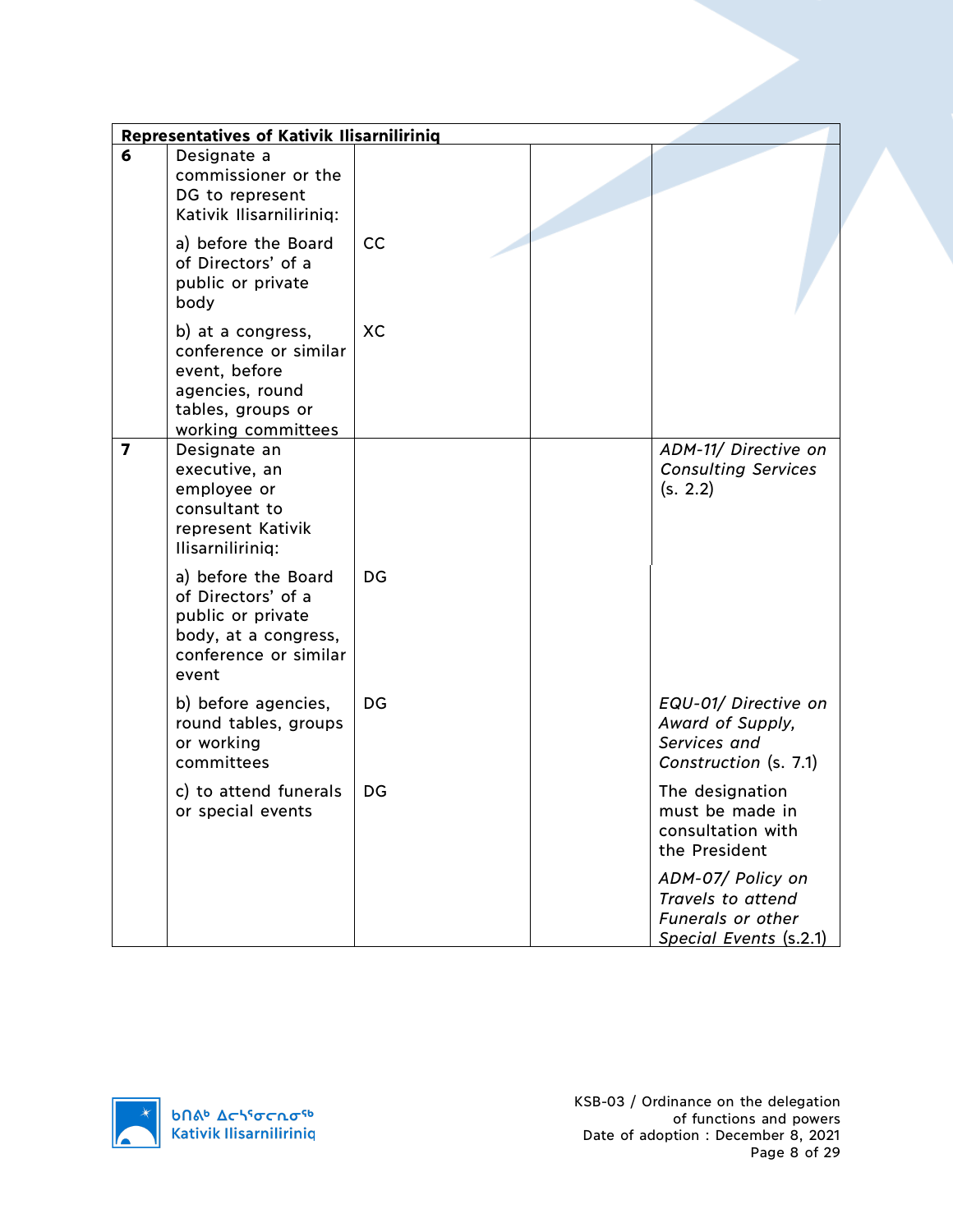|    | d) before a joint<br>committee<br>(collective<br>agreements and<br>regulations on the<br>terms and<br>conditions of<br>employment of<br>management<br>personnel,<br>reclassification<br>committee) | XC                |                                                                           |
|----|----------------------------------------------------------------------------------------------------------------------------------------------------------------------------------------------------|-------------------|---------------------------------------------------------------------------|
|    | e) before the<br>collective agreement<br>negotiating<br>committee                                                                                                                                  | XC                |                                                                           |
|    | <b>Media Relations</b>                                                                                                                                                                             |                   |                                                                           |
| 8  | Media relations                                                                                                                                                                                    | President or DG   | ADM-19/ Policy on                                                         |
|    | spokesperson                                                                                                                                                                                       | (depending on the | <b>Media relations</b>                                                    |
|    |                                                                                                                                                                                                    | case)             | The Communications<br>Coordinator may also<br>designate a DH or<br>expert |
|    | <b>Computer resources and social media</b>                                                                                                                                                         |                   |                                                                           |
| 9  | Investigate the                                                                                                                                                                                    | DG and ASG        | EDU-02/ Directive                                                         |
|    | improper use of                                                                                                                                                                                    |                   | on the Use of                                                             |
|    | computer resources                                                                                                                                                                                 |                   | <b>Computer Resources</b>                                                 |
|    | and social media<br><b>Corruption and collusion</b>                                                                                                                                                |                   | and Social Media                                                          |
| 10 | Approve the                                                                                                                                                                                        | XC                | ADM-20/ Policy on                                                         |
|    | corruption and                                                                                                                                                                                     |                   | the Management of                                                         |
|    | collusion risk                                                                                                                                                                                     |                   | <b>Risks of Corruption</b>                                                |
|    | management plan                                                                                                                                                                                    |                   | and Collusion (s.6.1)                                                     |
|    | for public contracts                                                                                                                                                                               |                   |                                                                           |
| 11 | Approve the                                                                                                                                                                                        | DG                | ADM-20/ Policy on                                                         |
|    | monitoring report                                                                                                                                                                                  |                   | the Management of                                                         |
|    | and review of the                                                                                                                                                                                  |                   | <b>Risks of Corruption</b>                                                |
|    | organizational                                                                                                                                                                                     |                   | and Collusion (s.6.2)                                                     |
|    | framework for<br>managing risks of                                                                                                                                                                 |                   |                                                                           |
|    | corruption and                                                                                                                                                                                     |                   |                                                                           |
|    | collusion in public                                                                                                                                                                                |                   |                                                                           |
|    | contracts                                                                                                                                                                                          |                   |                                                                           |

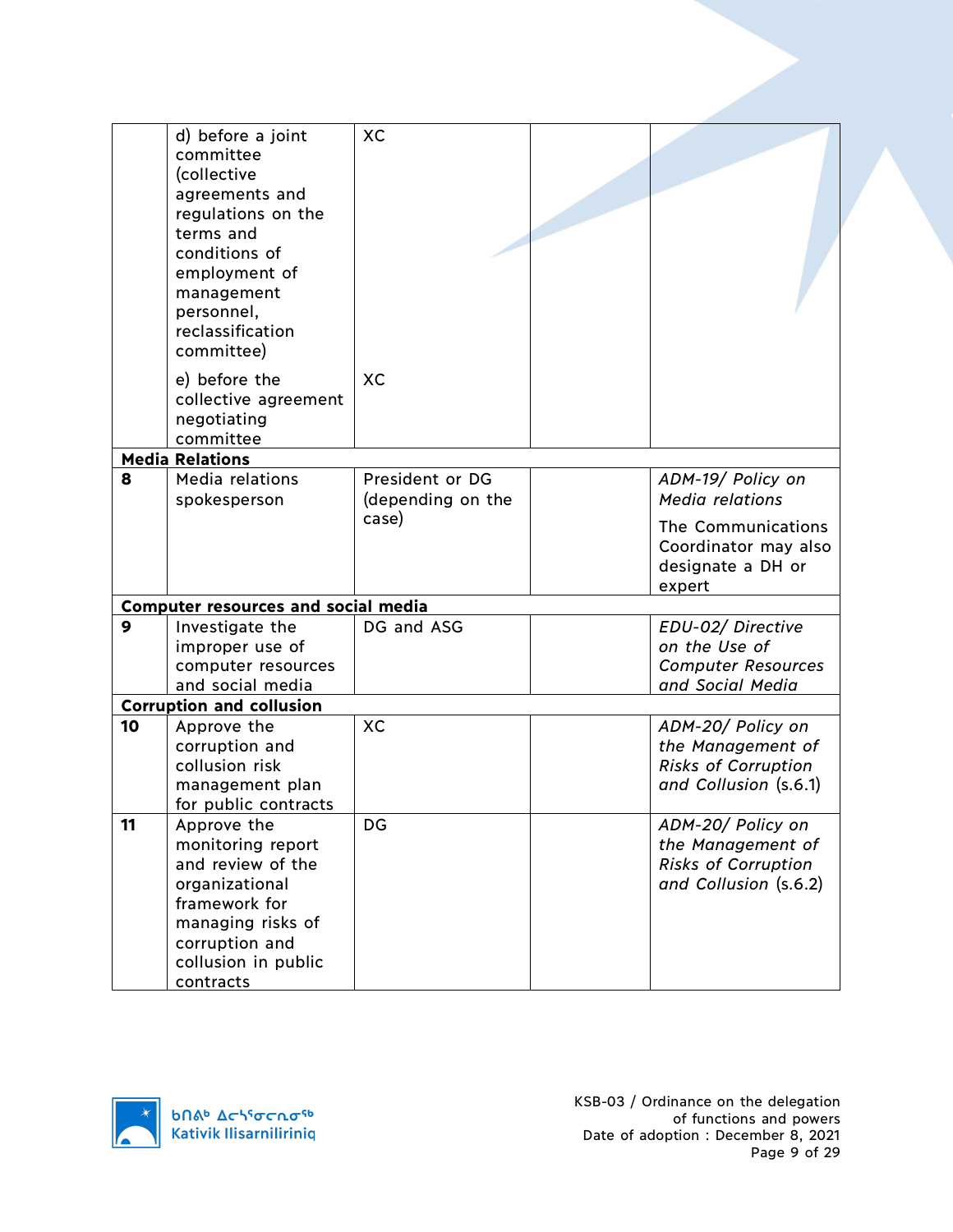|                  |                                                                                                                                         | <b>CHAPTER II - POWERS RELATED TO HUMAN RESOURCE MANAGEMENT</b> |                                                                                                                                                                                                                                                                          |
|------------------|-----------------------------------------------------------------------------------------------------------------------------------------|-----------------------------------------------------------------|--------------------------------------------------------------------------------------------------------------------------------------------------------------------------------------------------------------------------------------------------------------------------|
|                  | <b>POWERS</b>                                                                                                                           | <b>DELEGATES</b>                                                | \$<br><b>COMMENTS</b>                                                                                                                                                                                                                                                    |
|                  | <b>Working conditions</b>                                                                                                               |                                                                 |                                                                                                                                                                                                                                                                          |
| 12               | Define general                                                                                                                          | cc                                                              |                                                                                                                                                                                                                                                                          |
|                  | guidelines                                                                                                                              |                                                                 |                                                                                                                                                                                                                                                                          |
| 13               | Approve or request<br>the Government of<br>Quebec to adopt or<br>enact collective<br>agreements or<br>working conditions<br>for Kativik | XC                                                              |                                                                                                                                                                                                                                                                          |
|                  | <b>Ilisarniliriniq</b>                                                                                                                  |                                                                 |                                                                                                                                                                                                                                                                          |
|                  | employees                                                                                                                               |                                                                 |                                                                                                                                                                                                                                                                          |
| <b>Personnel</b> |                                                                                                                                         |                                                                 |                                                                                                                                                                                                                                                                          |
| 14a              | Approve the hiring,<br>promotion,<br>reassignment,<br>transfer, demotion,<br>lay-off for:                                               |                                                                 | The decision to hire<br>the employment of<br>the Director<br>General is passed<br>by a two-thirds<br>majority of the<br>votes of all the<br>members of the<br>school board who<br>are entitled to vote.<br>$(s. 181$ EACINNP).<br><b>Human Resources</b><br>is required. |
|                  | a) the DG                                                                                                                               | cc                                                              |                                                                                                                                                                                                                                                                          |
|                  | b) the ADG, the SG,<br>the ASG, the DH,<br>the SP and the Vice-<br>SP, the Centre<br>Director of schools                                | XC                                                              |                                                                                                                                                                                                                                                                          |
|                  | c) any other staff<br>member                                                                                                            | DG                                                              |                                                                                                                                                                                                                                                                          |
| 14 <sub>b</sub>  | Approve the non-<br>renewal and<br>termination of<br>employment for:                                                                    |                                                                 | The decision to<br>terminate the<br>employment of the<br>Director General is<br>passed by a two-<br>thirds majority of<br>the votes of all the<br>members of the<br>school board who                                                                                     |

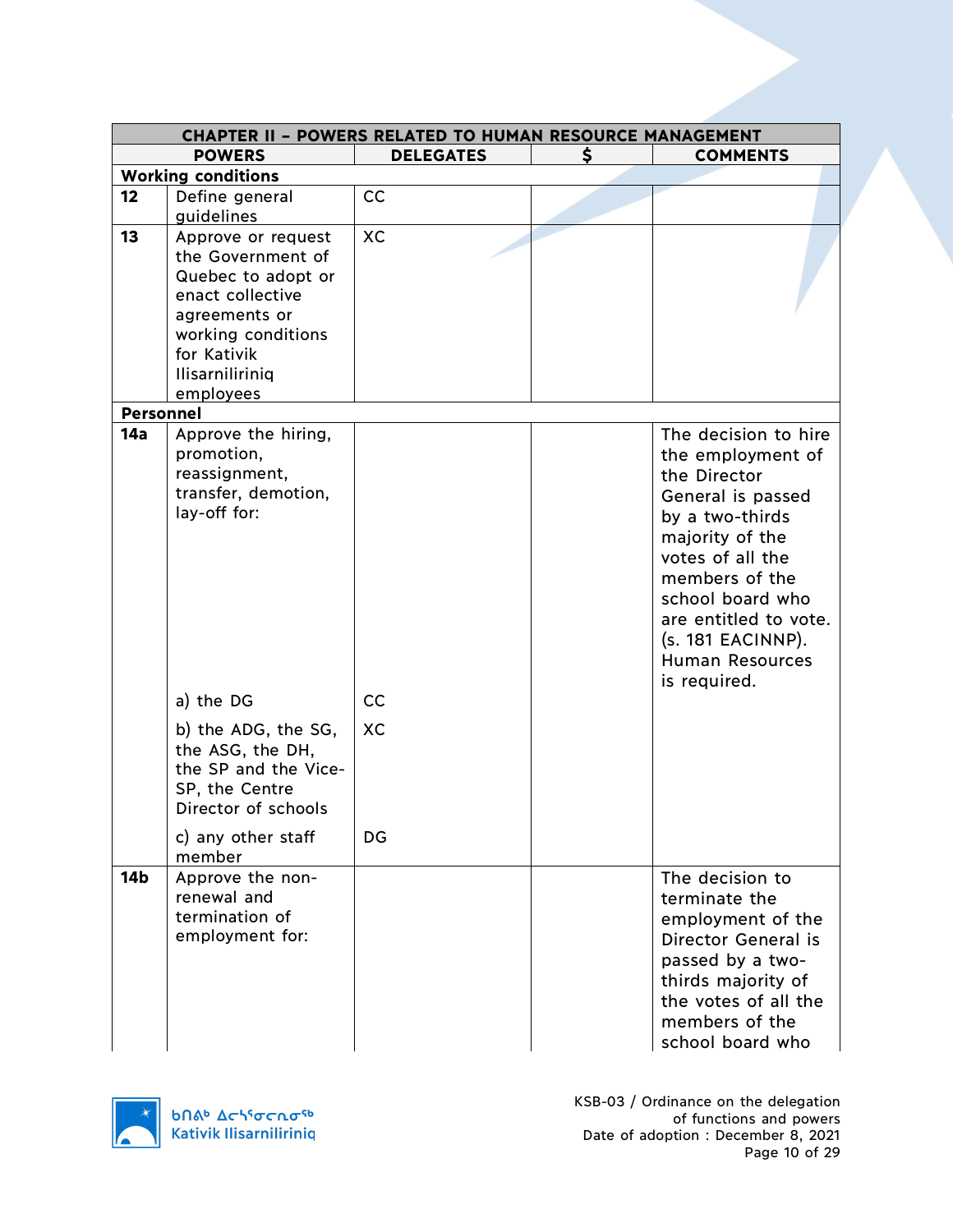|    | a) the DG<br>b) the ADG, the SG,<br>the ASG, the DH,<br>the SP and the Vice-<br>SP, the Centre<br>Director of schools,<br>teaching personnel,<br>professional<br>personnel. | cc<br>XC                                        | are entitled to vote.<br>$(s. 181$ EACINNP).<br><b>Human Resources</b><br>is required. |
|----|-----------------------------------------------------------------------------------------------------------------------------------------------------------------------------|-------------------------------------------------|----------------------------------------------------------------------------------------|
|    | c) support staff                                                                                                                                                            | DG                                              |                                                                                        |
| 15 | Approve temporary<br>assignments for<br>periods not<br>exceeding 60 days<br>for:                                                                                            |                                                 |                                                                                        |
|    | a) the DG                                                                                                                                                                   | cc                                              |                                                                                        |
|    | b) the ADG, the SG,<br>the ASG, the DH,<br>the SP and the Vice-<br>SP, the Centre<br>Director of schools                                                                    | DG                                              |                                                                                        |
|    | c) a staff member<br>under its authority                                                                                                                                    | DG, ADG, SG, ASG<br>and executives<br>concerned |                                                                                        |
| 16 | Approve the hiring<br>of occasional<br>teachers                                                                                                                             | <b>SP</b>                                       |                                                                                        |
| 17 | Approve changes in<br>work location of a<br>position from one<br>community to<br>another for:                                                                               |                                                 |                                                                                        |
|    | a) the DG                                                                                                                                                                   | cc                                              |                                                                                        |
|    | b) any other staff<br>member                                                                                                                                                | XC                                              |                                                                                        |
| 18 | Approve the<br>classification and<br>reclassification of<br>staff members                                                                                                   | XC                                              |                                                                                        |

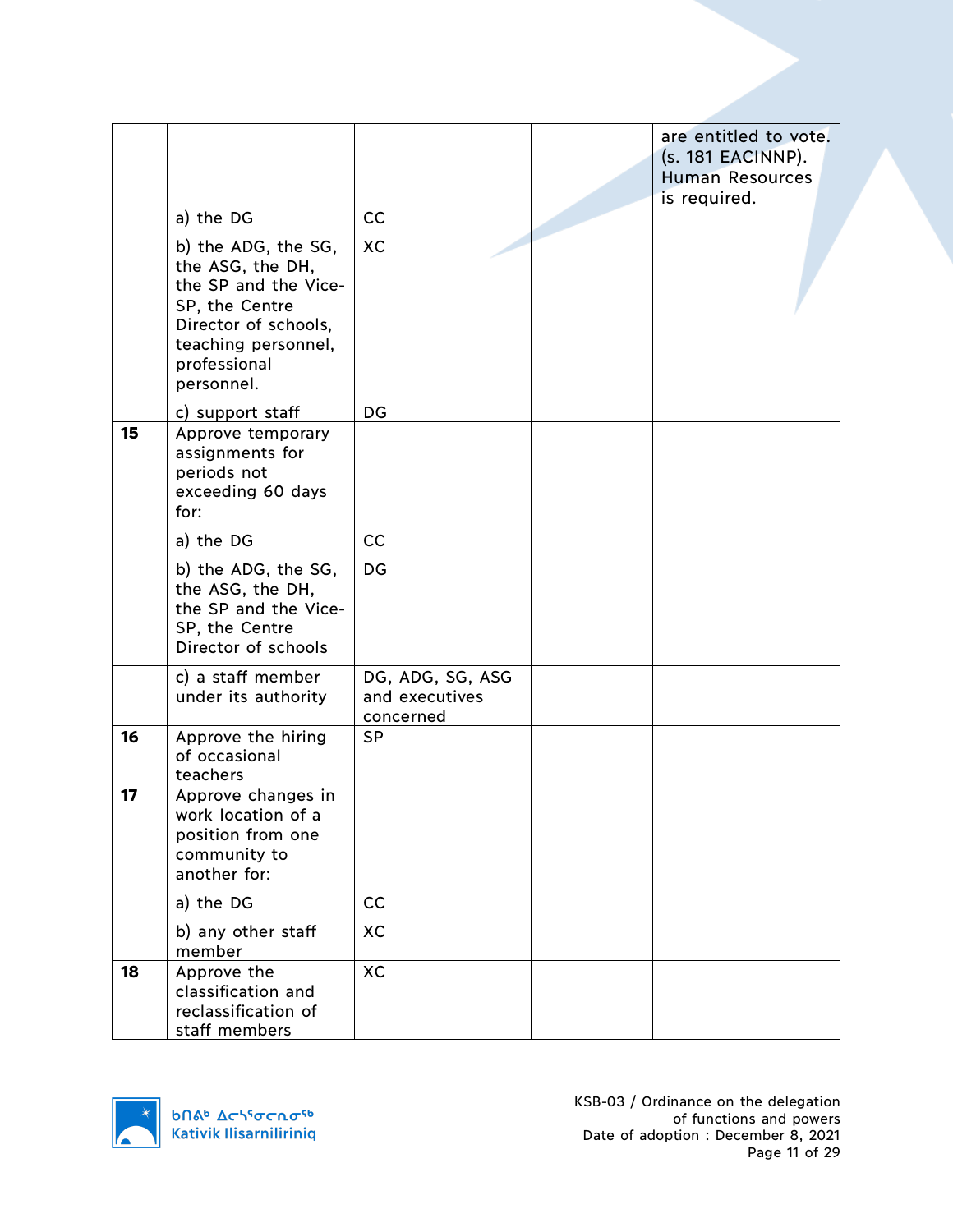|    | and professionals<br>b) any other staff<br>member<br><b>Leaves of absence</b> | <b>XC</b> |  |
|----|-------------------------------------------------------------------------------|-----------|--|
|    | ASG, executive<br>personnel, teachers                                         |           |  |
| 20 | Create positions for:<br>a) the ADG, the                                      | cc        |  |
|    | b) any other staff<br>member                                                  | DG        |  |
|    | a) the ADG, the<br>ASG, executive<br>personnel, teachers<br>and professionals | <b>XC</b> |  |
| 19 | Modify or abolish<br>positions for:                                           |           |  |

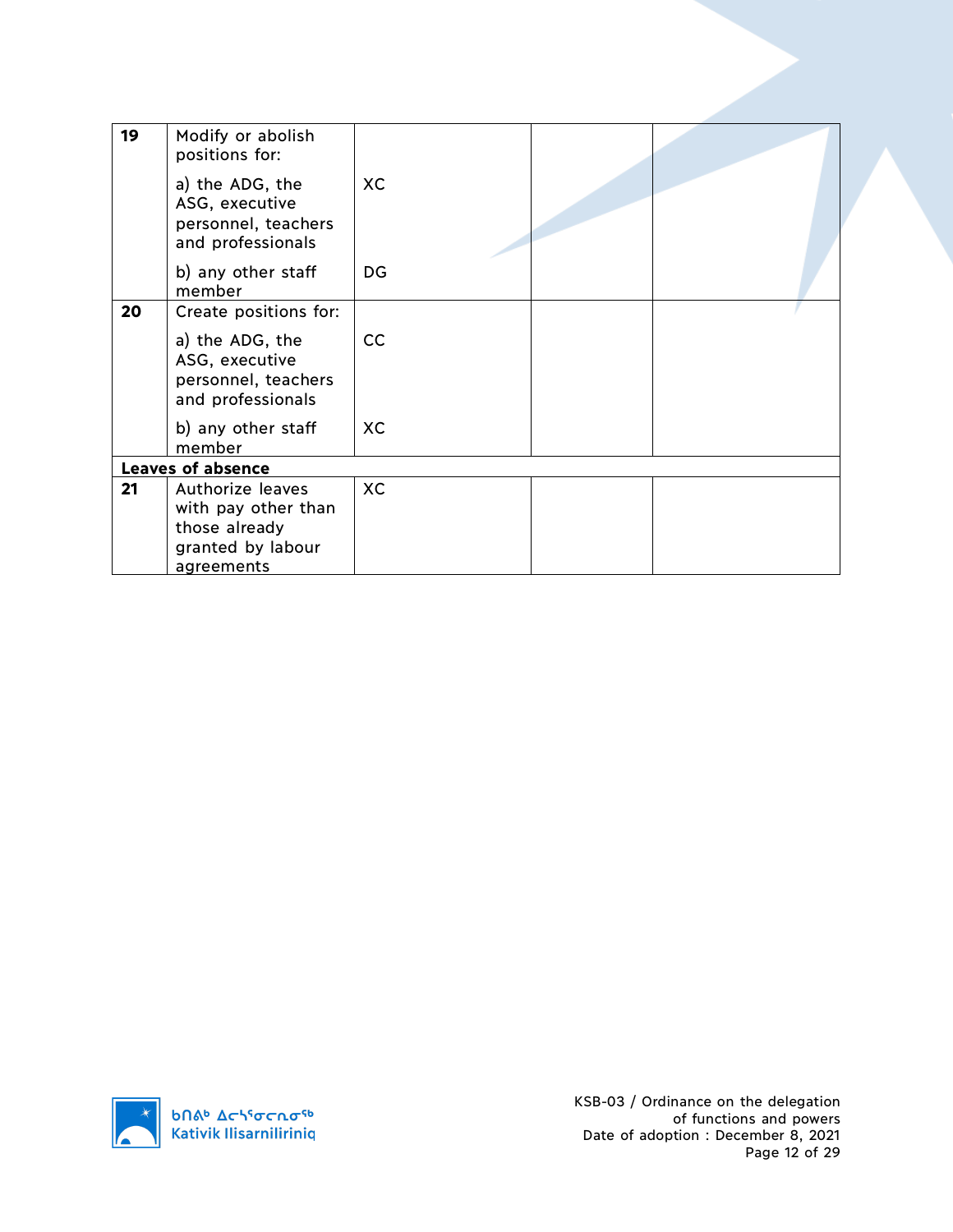| 22 | Authorize leaves<br>without pay other<br>than those already<br>granted by labour<br>agreements:                        |                                                 | HR-09/ Directive on<br><b>Special Leaves of</b><br><b>Absence for Outside</b><br>Activities (s. 2)      |
|----|------------------------------------------------------------------------------------------------------------------------|-------------------------------------------------|---------------------------------------------------------------------------------------------------------|
|    | a) for more than 30<br>days                                                                                            | XC                                              | HR-18/ Directive on<br><b>Leaves of Absence</b><br>Without Pay                                          |
|    | b) for 30 days or<br>less                                                                                              | DG                                              |                                                                                                         |
|    | c) for 10 days or less                                                                                                 | ADG, SG, ASG and<br><b>DH</b>                   |                                                                                                         |
|    | d) for 5 days or less                                                                                                  | <b>Executives</b><br>concerned                  |                                                                                                         |
| 23 | Authorize work<br>schedules and<br>annual vacations for:                                                               |                                                 |                                                                                                         |
|    | a) the DG                                                                                                              | A member of the<br>XC                           |                                                                                                         |
|    | b) the ADG                                                                                                             | DG.                                             |                                                                                                         |
|    | c) a staff member<br>under its authority                                                                               | DG, ADG, SG, ASG<br>and executives<br>concerned |                                                                                                         |
| 24 | Authorize deferred<br>salary leaves for<br>tenured employees                                                           | XC                                              | HR-05/ Directive on<br>leaves with deferred<br>salary for tenured<br>employees (s. 3.1)                 |
|    | Training, professional improvement or field trips                                                                      |                                                 |                                                                                                         |
| 25 | Authorize travel<br>(training,<br>professional<br>development,<br>representation or                                    |                                                 | HR-14/ Directive<br>regarding the<br>Professional<br><b>Improvement Fund</b><br>for Teachers            |
|    | field trips), except<br>as authorized by the<br>Professional<br>Improvement Fund<br>under collective<br>agreements and |                                                 | HR-15/ Directive on<br>the Professional<br><b>Improvement Fund</b><br>for Non-Teaching<br>Professionals |
|    | recruitment related<br>activities under<br>Human Resources,<br>for:                                                    |                                                 | HR-16/ Directive<br>regarding the<br>Professional<br><b>Improvement Fund</b><br>for Support Staff       |

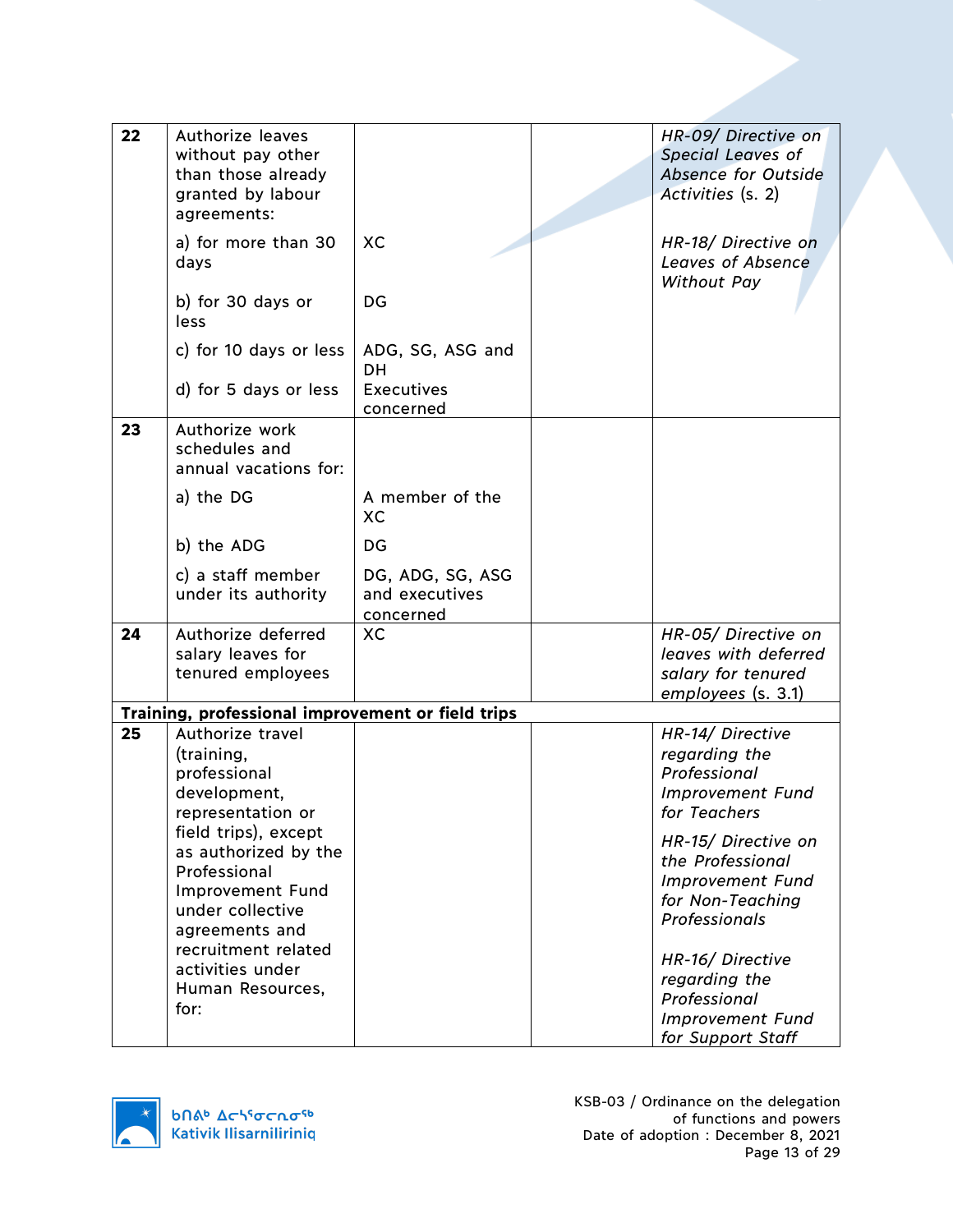|    | a) a commissioner or                    | XC                                 | HR-17/ Directive                        |
|----|-----------------------------------------|------------------------------------|-----------------------------------------|
|    | the DG                                  |                                    | regarding the                           |
|    | b) travel outside                       | XC                                 | Professional                            |
|    | Quebec for any                          |                                    | <b>Improvement Fund</b>                 |
|    | employee                                |                                    | for Management                          |
|    |                                         |                                    | Personnel                               |
|    | c) travel within<br>Quebec for any      | DG, ADG, SG, ASG<br>and executives |                                         |
|    | employee                                | concerned                          |                                         |
|    | <b>Performance evaluation</b>           |                                    |                                         |
| 26 | Conducting                              |                                    |                                         |
|    | performance                             |                                    |                                         |
|    | evaluations of:                         |                                    |                                         |
|    | a) the DG                               | XC                                 |                                         |
|    | b) the ADG                              | DG                                 |                                         |
|    | c) a staff member                       | DG, ADG, SG, ASG                   |                                         |
|    | under his or her                        | and executives                     |                                         |
|    | authority                               | concerned                          |                                         |
|    | Administrative or disciplinary measures |                                    |                                         |
| 27 | Terminate                               |                                    | In all cases,                           |
|    | employment in the                       |                                    | consultation with                       |
|    | case of an                              |                                    | Human Resources is                      |
|    | inconclusive                            |                                    | required                                |
|    | probation period:                       | cc                                 |                                         |
|    | a) DG                                   |                                    | Recommendation<br>and evaluation of     |
|    | b) ADG                                  | XC                                 | the immediate                           |
|    | c) any other staff                      | DG                                 | supervisor is                           |
|    | member                                  |                                    | required                                |
| 28 | With the exception                      | DG                                 |                                         |
|    | of the DG, impose                       |                                    |                                         |
|    | suspensions with                        |                                    |                                         |
|    | pay                                     |                                    |                                         |
| 29 | With the exception                      |                                    | In all cases,                           |
|    | of the DG, impose                       |                                    | consultation with<br>Human Resources is |
|    | suspensions without<br>pay:             |                                    | required                                |
|    |                                         |                                    |                                         |
|    | a) for more than 10<br>days             | XC                                 |                                         |
|    | b) for 10 days or less                  | DG, ADG, SG, ASG,                  |                                         |
|    |                                         | DH                                 |                                         |
|    |                                         |                                    |                                         |
|    | c) for 5 days or less                   | <b>Executives</b>                  |                                         |
|    |                                         | concerned                          |                                         |

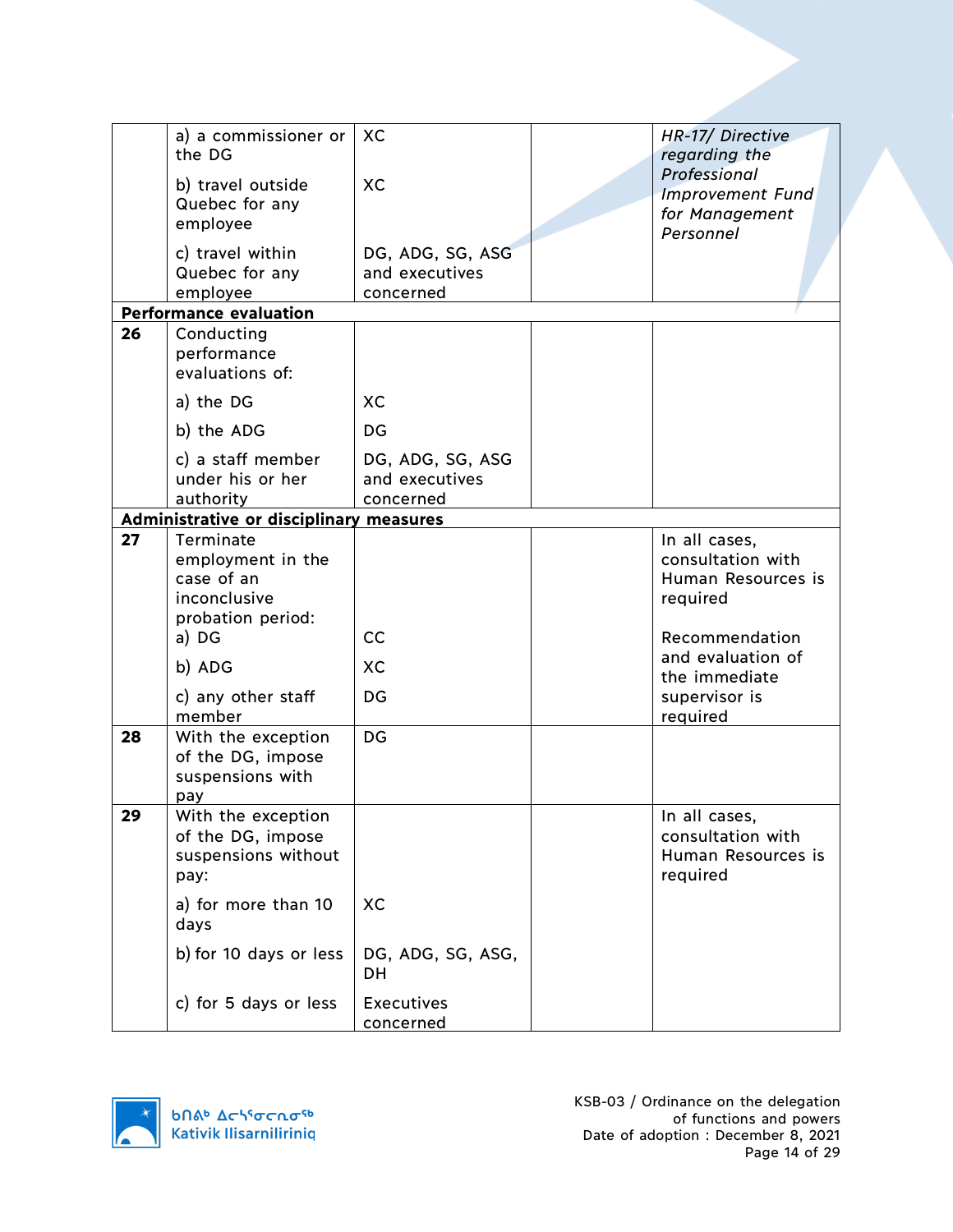| 30 | Impose disciplinary<br>measures to:<br>a) the DG<br>b) the ADG<br>c) a staff member<br>under his/her<br>authority  | XC<br>DG<br>DG, ADG, SG, ASG<br>and executives<br>concerned | In all cases,<br>consultation with<br>Human Resources is<br>required                                                                                                                                                                                                                   |
|----|--------------------------------------------------------------------------------------------------------------------|-------------------------------------------------------------|----------------------------------------------------------------------------------------------------------------------------------------------------------------------------------------------------------------------------------------------------------------------------------------|
|    | Recuperation days for management personnel                                                                         |                                                             |                                                                                                                                                                                                                                                                                        |
| 31 | Approve of an<br>additional 5<br>recuperation days to<br>compensate for<br>overtime for<br>management<br>personnel | DG                                                          | HR-02/ Directive on<br><b>Recuperation days</b><br>for management<br>personnel (s. 2.2)                                                                                                                                                                                                |
| 32 | Authorize a<br>continuous period of<br>more than 5<br>recuperation days                                            | DG                                                          | HR-02/ Directive on<br><b>Recuperation days</b><br>for management<br>personnel (s. 2.4)<br><b>Exemption for SP</b><br>and the Vice-SP,<br>Coordinator of<br>Educational and<br><b>Community Services</b><br>(Center Director) or<br>Center Director of<br>an adult education<br>center |

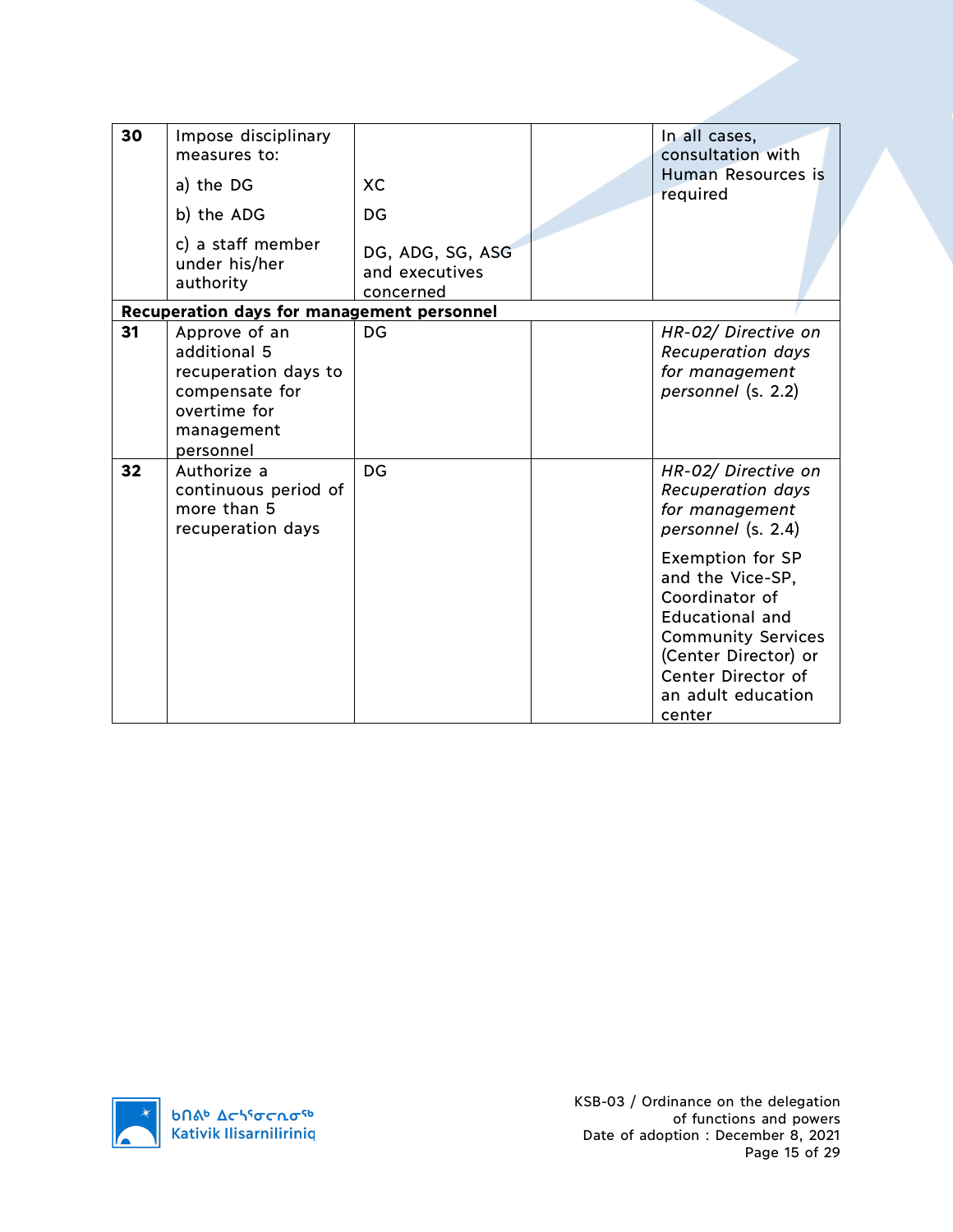| <b>CHAPTER III - POWERS RELATED TO THE AWARD OF CONTRACTS AND THE</b><br><b>MANAGEMENT OF MATERIAL RESOURCES</b> |                                                                                                                                   |                                      |                        |                                                                                                                                           |  |
|------------------------------------------------------------------------------------------------------------------|-----------------------------------------------------------------------------------------------------------------------------------|--------------------------------------|------------------------|-------------------------------------------------------------------------------------------------------------------------------------------|--|
|                                                                                                                  | <b>POWERS</b>                                                                                                                     | <b>DELEGATES</b>                     |                        | <b>COMMENTS</b>                                                                                                                           |  |
|                                                                                                                  | <b>Immovables</b>                                                                                                                 |                                      |                        |                                                                                                                                           |  |
| 33                                                                                                               | Approve capital<br>projects (including                                                                                            | cc                                   | More than<br>\$250 000 |                                                                                                                                           |  |
|                                                                                                                  | plans and<br>specifications),<br>including repair and<br>renovation projects                                                      | XC                                   | $$0$ to<br>\$250 000   |                                                                                                                                           |  |
| 34                                                                                                               | Acquire, build,<br>enlarge, alter or<br>demolish an                                                                               | CC                                   | More than<br>\$250 000 | If the cost of the<br>operation exceeds                                                                                                   |  |
|                                                                                                                  | immovable                                                                                                                         | XC                                   | $$0$ to<br>\$250 000   | \$100,000, Minister's<br>approval is required<br>(s. 545 EACINNP)                                                                         |  |
|                                                                                                                  |                                                                                                                                   | DG                                   | $$0$ to<br>\$50 000    |                                                                                                                                           |  |
|                                                                                                                  | Rental of movable or immovable property                                                                                           |                                      |                        |                                                                                                                                           |  |
| 35                                                                                                               | Approve the lease of<br>movable or                                                                                                | cc                                   | More than<br>\$250 000 | If an immovable:<br>- Approval of the<br>Ministère is                                                                                     |  |
|                                                                                                                  | immovable property<br>belonging to third<br>parties or to Kativik                                                                 | XC                                   | $$0$ to<br>\$250 000   | required if the<br>annual rent                                                                                                            |  |
|                                                                                                                  | Ilisarniliriniq                                                                                                                   | DG                                   | $$0$ to<br>\$50 000    | exceeds<br>$$100,000$ (s. 545)<br>EACINNP)                                                                                                |  |
|                                                                                                                  |                                                                                                                                   |                                      |                        | - Approval of the<br>Ministère is required<br>if the term of the<br>lease exceeds 3<br>years (s. 545<br>EACINNP)                          |  |
| 36                                                                                                               | Approve residential<br>leases for employees<br>or students, other<br>than those already<br>granted by<br>employment<br>agreements | Director of<br>Material<br>Resources |                        |                                                                                                                                           |  |
|                                                                                                                  | Sale of assets                                                                                                                    |                                      |                        |                                                                                                                                           |  |
| 37                                                                                                               | Dispose, sell, give,<br>assign, exchange,<br>alienate or allocate<br>an emphyteutic<br>lease on movable or<br>immovable property  | cc                                   | More than<br>\$25 000  | If an immovable:<br>If the cost of the<br>operation exceeds<br>\$100,000, approval<br>of the Ministère is<br>required (s. 545<br>EACINNP) |  |

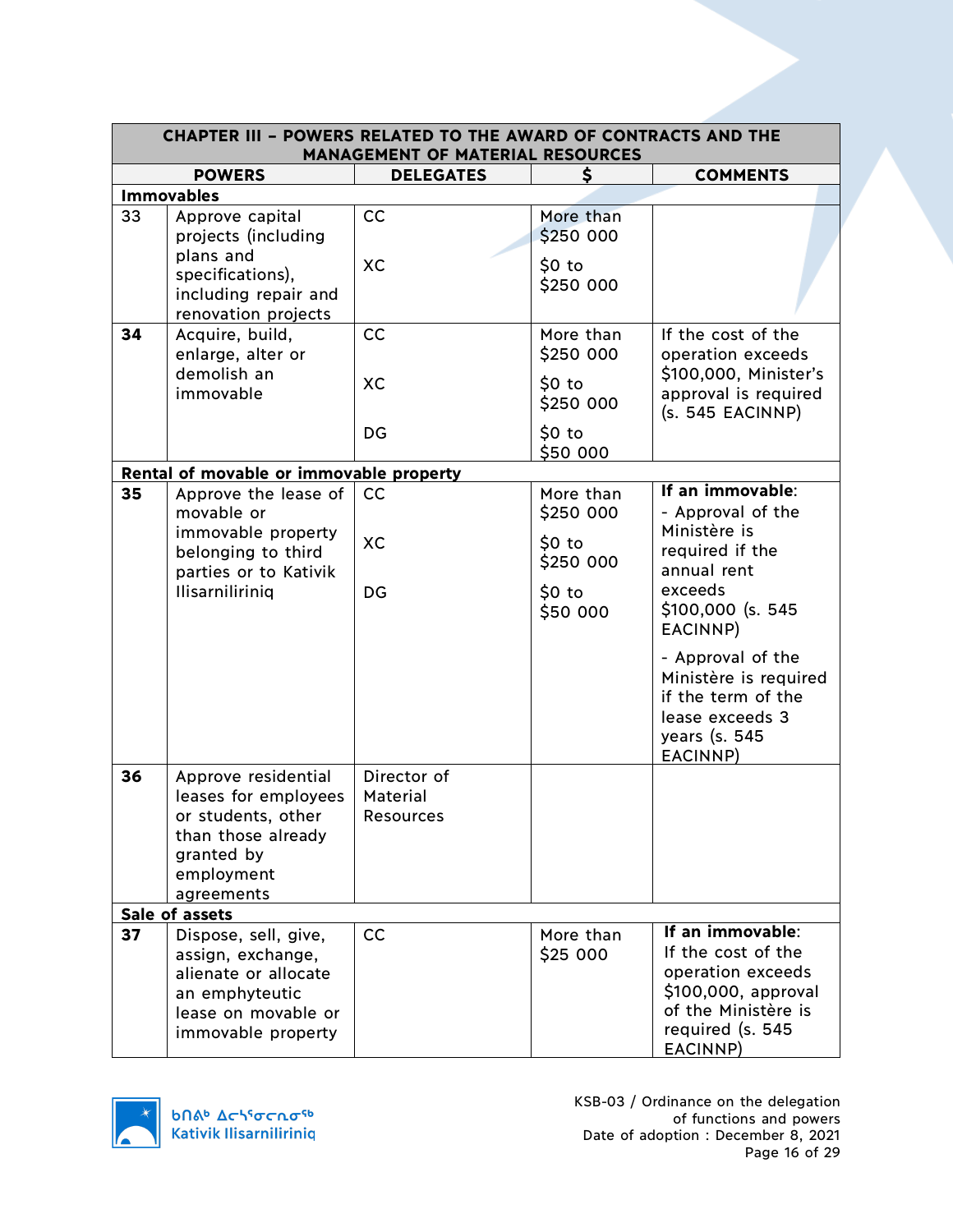|    |                                                                                                                                                                                         | XC                                                                                   | $$0$ to<br>\$25 000 |                                                                                                                                                                                                                            |
|----|-----------------------------------------------------------------------------------------------------------------------------------------------------------------------------------------|--------------------------------------------------------------------------------------|---------------------|----------------------------------------------------------------------------------------------------------------------------------------------------------------------------------------------------------------------------|
|    |                                                                                                                                                                                         | DG                                                                                   | $$0$ to<br>\$10 000 |                                                                                                                                                                                                                            |
|    |                                                                                                                                                                                         | Director of Material<br><b>Resources</b>                                             | \$0 to<br>\$5000    | Act respecting<br>public<br><i>infrastructures</i>                                                                                                                                                                         |
|    | Availability of schools and other buildings                                                                                                                                             |                                                                                      |                     |                                                                                                                                                                                                                            |
| 38 | Authority to decide<br>whether facilities in<br>the regular sector<br>for educational<br>purposes will be<br>available to the<br>community or other<br>organizations                    | Education<br>Committee                                                               |                     | EQU-02/ Directive<br>on the Use of School<br><b>Board Facilities and</b><br>Equipment by the<br>Community or Other<br>Organizations (s.2.2)                                                                                |
| 39 | Authority to decide<br>whether the facilities<br>or student<br>residences in the<br><b>Adult Education</b><br>sector will be<br>available to the<br>community or other<br>organizations | Director of Adult<br><b>Education and</b><br>Vocational<br>Training                  |                     | EQU-02/ Directive<br>on the Use of School<br><b>Board Facilities and</b><br>Equipment by the<br>Community or Other<br>Organizations (s. 3.1)                                                                               |
| 40 | Authority to decide<br>whether all other<br>acilities not<br>intended for<br>education will be<br>available to the<br>community or other<br>organizations                               | Director of<br><b>Material</b><br><b>Resources</b>                                   |                     | EQU-02/ Directive<br>on the Use of School<br><b>Board Facilities and</b><br>Equipment by the<br>Community or Other<br>Organizations (s. 4.1)                                                                               |
| 41 | Authority to decide<br>on any short-term<br>rental requests of<br>less than 3 months<br>of a vacant housing<br>not coming from an<br>employee                                           | Coordinator of<br><b>Education and</b><br>Community<br>Services (Centre<br>Director) |                     | EQU-02/ Directive<br>on the Use of<br><b>School Board</b><br><b>Facilities and</b><br>Equipment by the<br>Community or Other<br>Organizations (s. 5)<br>A lease must be<br>filled out through<br><b>Material Resources</b> |

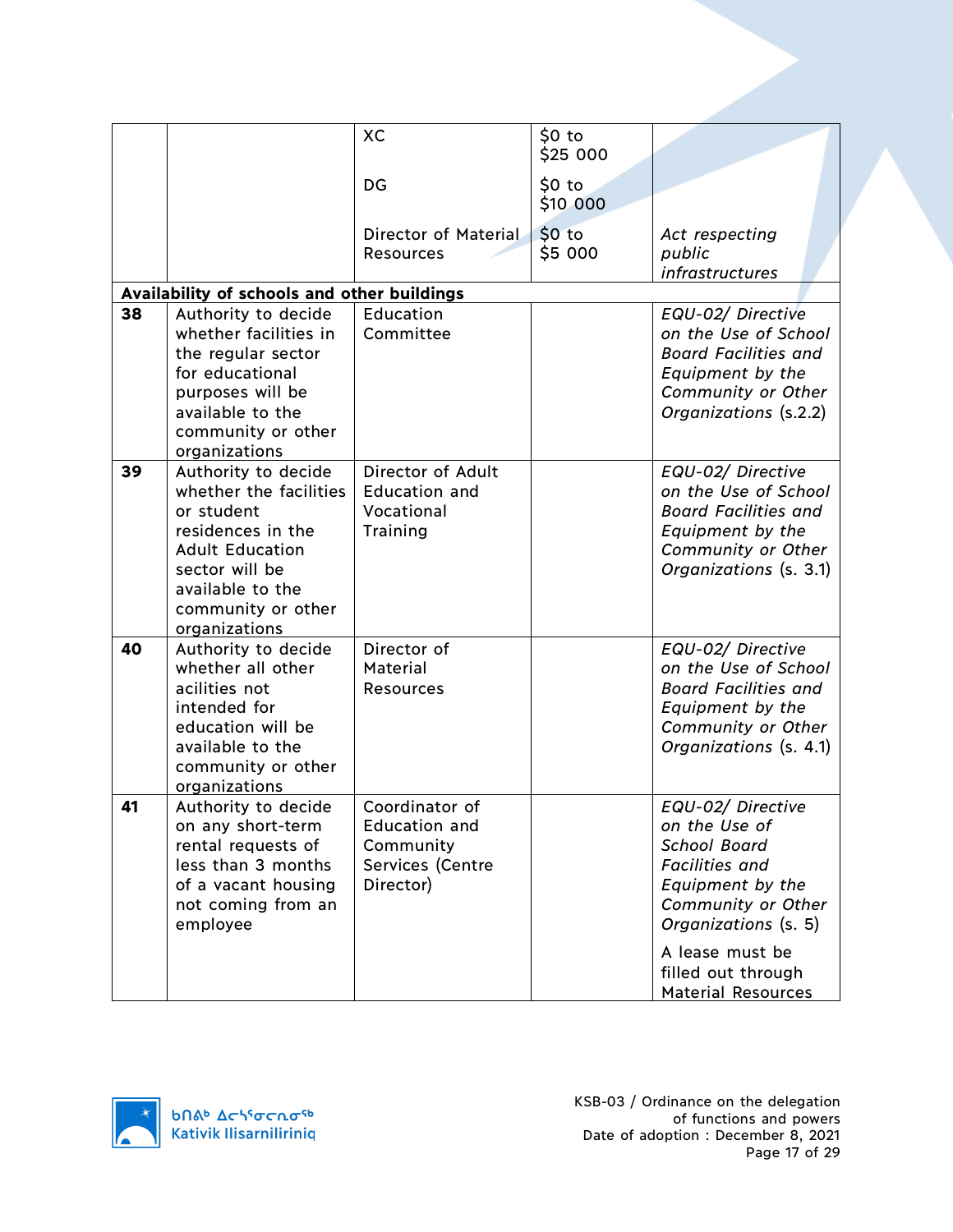|    | Allocation of housing for employees of schools and adult education centres |                                                                                                  |                                                                                                                                                           |
|----|----------------------------------------------------------------------------|--------------------------------------------------------------------------------------------------|-----------------------------------------------------------------------------------------------------------------------------------------------------------|
| 42 | Allocation of<br>housing for:                                              |                                                                                                  |                                                                                                                                                           |
|    | a) school employees                                                        | Coordinator of<br><b>Education and</b><br>Community<br>Services (Centre<br>Director)             | For the Coordinator<br>of Education and<br><b>Community Services</b><br>(Centre Director),<br>the latter must<br>consult the School<br>Council beforehand |
|    | b) of adult<br>education centres<br>employees                              | Director of the<br><b>Centre for Adult</b><br><b>Education and</b><br><b>Vocational Training</b> | EQU-03/ Directive<br>on Housing for<br><b>Schools and Adult</b><br><b>Education Centers</b><br>$Employes$ (s. 2.2)                                        |
|    | c) Administrative<br>Centre employees in<br>Kuujjuaq                       | <b>Director of Material</b><br><b>Resources</b>                                                  | EQU-07/ Directive on<br>Housing for<br>Employees of the<br><b>School Board's</b><br>Administrative<br>Centre in Kuujjuaq<br>(s. 2.1)                      |
|    | Fire drills and emergency evacuations in schools                           |                                                                                                  |                                                                                                                                                           |
| 43 | Authorize fire drills<br>and emergency<br>evacuations in<br>schools        | Coordinator of<br><b>Education and</b><br>Community<br>Services (Centre                          | EUQ-04/ Directive<br>on Fire Drills and<br>Emergency<br>Evacuation in                                                                                     |
|    |                                                                            | Director)                                                                                        | schools                                                                                                                                                   |

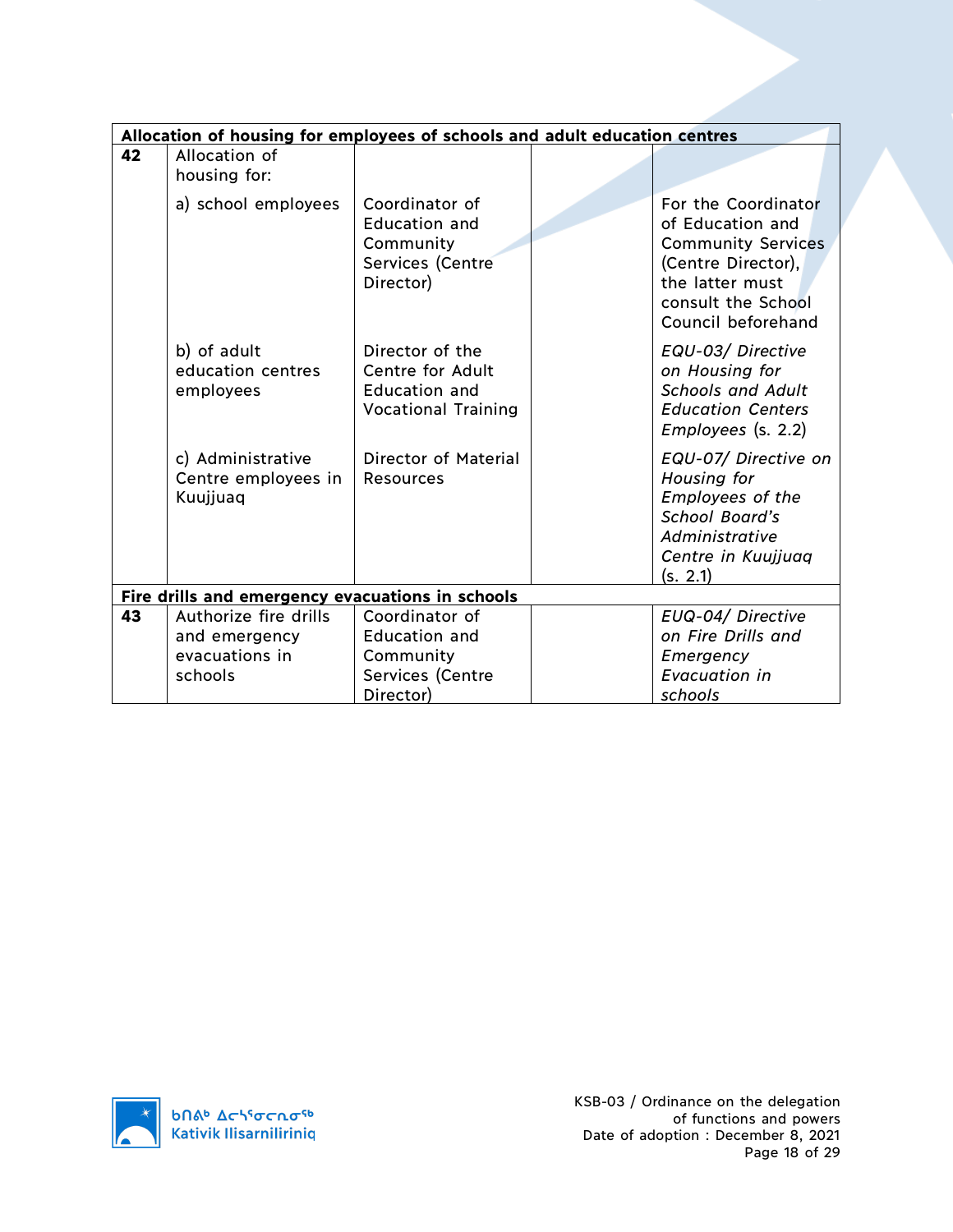|    | <b>CHAPTER IV - POWERS RELATED TO THE MANAGEMENT OF FINANCIAL RESOURCES</b>                                             |                                                 |                        |                                                                                             |  |
|----|-------------------------------------------------------------------------------------------------------------------------|-------------------------------------------------|------------------------|---------------------------------------------------------------------------------------------|--|
|    | <b>POWERS</b>                                                                                                           | <b>DELEGATES</b>                                |                        | <b>COMMENTS</b>                                                                             |  |
|    | Travel of personnel, Commissioners and Education Committee members                                                      |                                                 |                        |                                                                                             |  |
| 44 | Determine the<br>reimbursement rates<br>for travel and travel                                                           | cc                                              |                        | In accordance with<br>applicable collective<br>agreements                                   |  |
|    | expenses of staff,<br>commissioners and<br>education                                                                    |                                                 |                        | HR-01/ Directive on<br><b>Social Travel</b>                                                 |  |
|    | committees'<br>members                                                                                                  |                                                 |                        | FIN-01/ Directive on<br><b>Business Travel for</b><br>Elected<br>Representatives            |  |
|    |                                                                                                                         |                                                 |                        | FIN-02/ Directive on<br>business travel for<br>employees                                    |  |
| 45 | Approve claims for<br>the reimbursement<br>of travel expenses<br>for a commissioner<br>or Education<br>Committee member | DG                                              |                        | FIN-01/ Directive on<br><b>Business Travel for</b><br>Elected<br>Representatives<br>(s.2.7) |  |
| 46 | Approve claims for<br>the reimbursement<br>of travel expenses<br>for a staff member:                                    |                                                 |                        | FIN-02/ Directive on<br><b>Employees' Business</b><br><b>Travel</b><br>HR-01/ Directive on  |  |
|    | a) the DG                                                                                                               | A member of the<br>XC                           |                        | <b>Social Travel</b>                                                                        |  |
|    | b) the ADG                                                                                                              | DG                                              |                        |                                                                                             |  |
|    | c) staff member<br>under his or her<br>authority                                                                        | DG, ADG, SG, ASG<br>and executives<br>concerned |                        |                                                                                             |  |
|    | Procurement or service contract                                                                                         |                                                 |                        |                                                                                             |  |
| 47 | Award any<br>procurement or<br>service contracts                                                                        | cc                                              | More than<br>\$250 000 | The authorized<br>amounts are without<br>taxes                                              |  |
|    |                                                                                                                         | XC                                              | $$0$ to<br>\$250 000   | For service contracts<br>with a consultant,                                                 |  |
|    |                                                                                                                         | DG                                              | $$0$ to<br>\$100 000   | the limits do not<br>include travel<br>expenses related to                                  |  |
|    |                                                                                                                         | <b>ADG</b>                                      | \$0 to<br>\$75 000     | the contract when                                                                           |  |

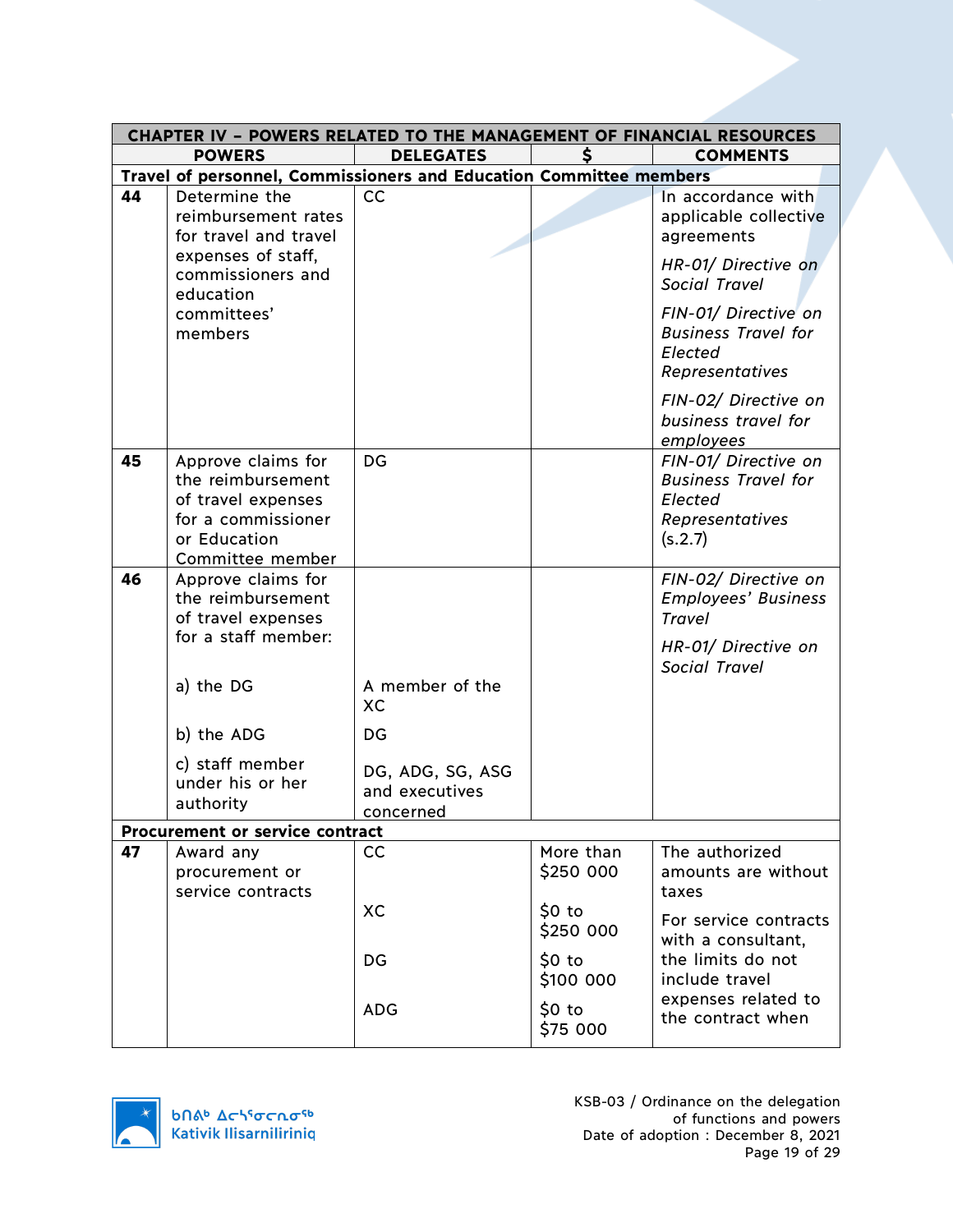|    |                                        | DH, SG and ASG    | $50$ to<br>\$50 000 | these expenses are<br>incurred in Nunavik |
|----|----------------------------------------|-------------------|---------------------|-------------------------------------------|
|    |                                        | <b>Executives</b> | $$0$ to             | ADM-11/ Directive on                      |
|    |                                        | concerned         | \$10 000            | <b>Consulting Services</b>                |
|    |                                        |                   |                     | (s. 8.2)                                  |
|    | <b>Budget reallocation</b>             |                   |                     |                                           |
| 48 | Authorize a budget                     | cc                | More than           | In all cases, in                          |
|    | reallocation to the                    |                   | \$250 000           | collaboration with                        |
|    | extent that it                         | <b>XC</b>         | $50$ to             | the Director of                           |
|    | exceeds the general                    |                   | \$250 000           | Finance                                   |
|    | budget approved by<br>the CC           | DG                | $$0$ to             |                                           |
|    |                                        |                   | \$75 000            |                                           |
|    |                                        |                   |                     |                                           |
|    |                                        | DH, SG and ASG    | $$0$ to             |                                           |
|    |                                        |                   | \$50 000            |                                           |
|    | <b>Additional expenditure of 10%</b>   |                   |                     |                                           |
| 49 | In the case of a                       | <b>DG</b>         |                     | Note that below                           |
|    | procurement or                         |                   |                     | \$100,000 threshold,                      |
|    | service contract                       |                   |                     | delegated<br>authorities are              |
|    | involving an<br>expenditure in         |                   |                     | provided under                            |
|    | excess of \$100,000,                   |                   |                     | section 47                                |
|    | authorize an                           |                   |                     |                                           |
|    | incidental                             |                   |                     |                                           |
|    | amendment that                         |                   |                     |                                           |
|    | results in an                          |                   |                     |                                           |
|    | additional expense                     |                   |                     |                                           |
|    | of up to 10% of the                    |                   |                     |                                           |
|    | original contract                      |                   |                     |                                           |
|    | amount and a                           |                   |                     |                                           |
|    | maximum of                             |                   |                     |                                           |
|    | \$100,000                              |                   |                     |                                           |
|    | Write-off of accounts receivable       |                   |                     |                                           |
| 50 | Write off accounts                     | XC                | More than           |                                           |
|    | receivable                             |                   | \$25 000            |                                           |
|    |                                        | DG                | \$0 to              |                                           |
|    |                                        |                   | \$25 000            |                                           |
|    | <b>Budget and financial resources</b>  |                   |                     |                                           |
| 51 | Adopt and amend                        | cc                |                     |                                           |
|    | the annual budget                      |                   |                     |                                           |
|    | <b>Expenses for emergency measures</b> |                   |                     |                                           |
| 52 | Order any expenses                     | <b>DG</b>         |                     | The DG must report                        |
|    | deemed necessary                       |                   |                     | to the XC regarding                       |
|    | and award any<br>necessary contracts   |                   |                     | the action in                             |
|    | in the event of                        |                   |                     | question and the<br>reasons for it        |
|    |                                        |                   |                     |                                           |



KSB-03 / Ordinance on the delegation of functions and powers Date of adoption : December 8, 2021 Page 20 of 29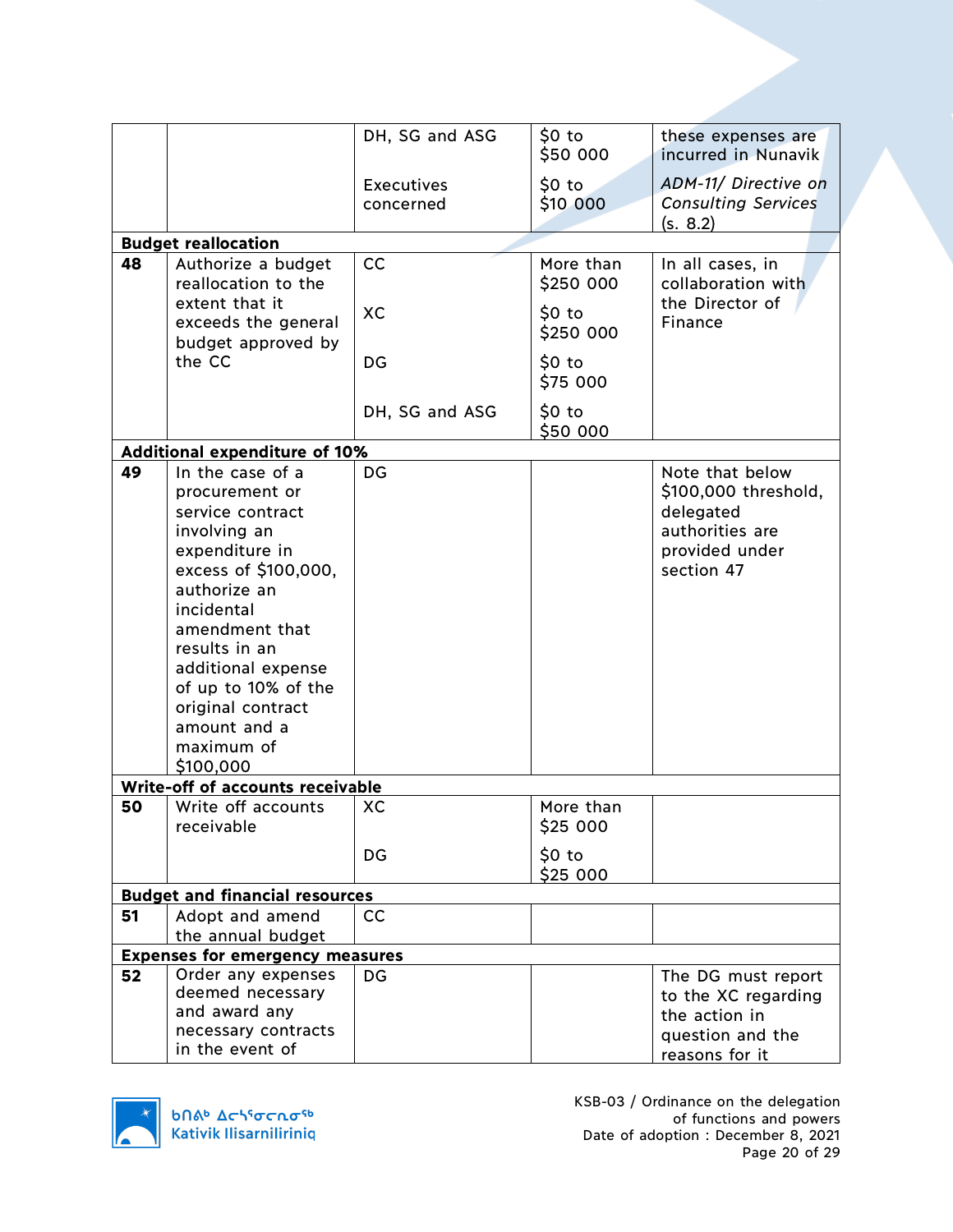|       | situations that                                                   |                   |           |                                   |
|-------|-------------------------------------------------------------------|-------------------|-----------|-----------------------------------|
|       | threaten the life or                                              |                   |           |                                   |
|       | health of the school                                              |                   |           |                                   |
|       | population or                                                     |                   |           |                                   |
|       | serious damage to                                                 |                   |           |                                   |
|       | Kativik Ilisarniliriniq's                                         |                   |           |                                   |
|       | equipment<br><b>Grants (application for financial assistance)</b> |                   |           |                                   |
| 53    |                                                                   | <b>DG</b>         | More than |                                   |
|       | Apply for grants<br>with a government,                            |                   | \$50 000  |                                   |
|       | public body                                                       |                   |           |                                   |
|       | (including a                                                      | ADG, DH, SG and   | \$0 to    |                                   |
|       | municipality),                                                    | <b>ASG</b>        | \$50 000  |                                   |
|       | association, legal or                                             | <b>Executives</b> | $$0$ to   |                                   |
|       | natural person                                                    | concerned         | \$10 000  |                                   |
| Loans |                                                                   |                   |           |                                   |
| 54    | Obtain loans and                                                  | Director of       |           | According to the                  |
|       | approve the                                                       | Finance           |           | Ministère's approvals             |
|       | corresponding                                                     |                   |           |                                   |
|       | interest rates                                                    |                   |           |                                   |
|       | <b>Bank accounts</b>                                              |                   |           |                                   |
| 55    | Open a bank                                                       | XC                |           | FIN-03/ Policy on                 |
|       | account                                                           |                   |           | Local Accounts at the             |
|       |                                                                   |                   |           | regular and Adult                 |
|       |                                                                   |                   |           | <b>Education sectors</b>          |
|       |                                                                   |                   |           | All bank accounts                 |
|       |                                                                   |                   |           | require the signature             |
|       |                                                                   |                   |           | of at least 2 of the              |
|       |                                                                   |                   |           | following persons:                |
|       |                                                                   |                   |           | the President, DG,                |
|       |                                                                   |                   |           | ADG, SG, ASG,                     |
|       |                                                                   |                   |           | Director of Human                 |
|       |                                                                   |                   |           | Resources, Director               |
|       |                                                                   |                   |           | of Finance or                     |
|       |                                                                   |                   |           | Assistant Director of             |
|       |                                                                   |                   |           | Finance                           |
|       |                                                                   |                   |           | Local bank accounts               |
|       |                                                                   |                   |           | require the signature             |
|       |                                                                   |                   |           | of at least 2 of the              |
|       |                                                                   |                   |           | following persons: SP             |
|       |                                                                   |                   |           | or Vice-SP, Centre                |
|       |                                                                   |                   |           | Director, Community               |
|       |                                                                   |                   |           | Commissioner,<br>President of the |
|       |                                                                   |                   |           | <b>Education Committee,</b>       |
|       |                                                                   |                   |           | Director of Finance or            |
|       |                                                                   |                   |           | Assistant Director of             |
|       |                                                                   |                   |           | Finance                           |



KSB-03 / Ordinance on the delegation of functions and powers Date of adoption : December 8, 2021 Page 21 of 29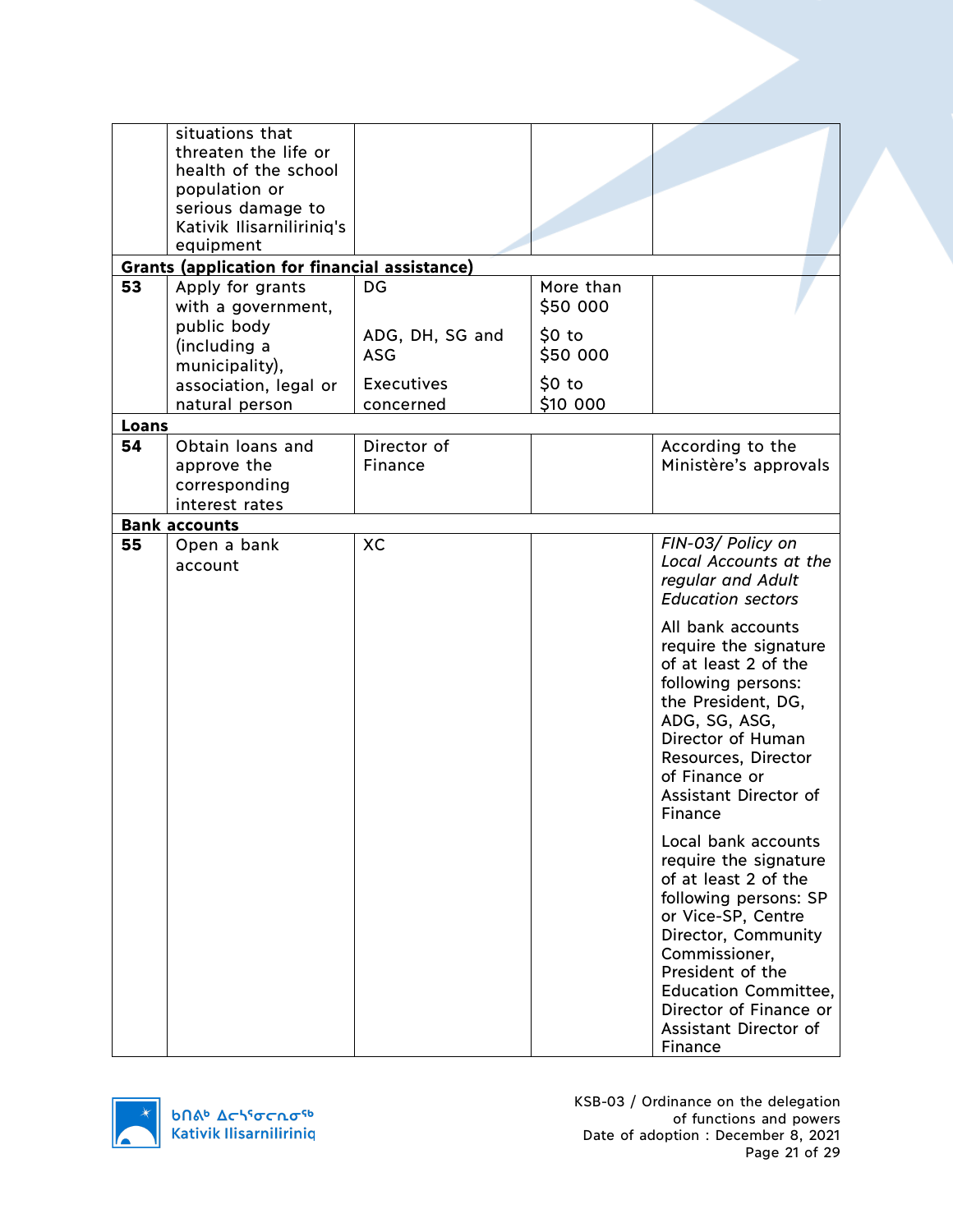| <b>CHAPTER V - POWERS RELATED TO THE MANAGEMENT OF EDUCATION SERVICES</b> |                                                                                                                                                                                                                                         |                  |    |                                                                                                                                                                                 |
|---------------------------------------------------------------------------|-----------------------------------------------------------------------------------------------------------------------------------------------------------------------------------------------------------------------------------------|------------------|----|---------------------------------------------------------------------------------------------------------------------------------------------------------------------------------|
|                                                                           | <b>POWERS</b>                                                                                                                                                                                                                           | <b>DELEGATES</b> | \$ | <b>COMMENTS</b>                                                                                                                                                                 |
|                                                                           | <b>Agreements</b>                                                                                                                                                                                                                       |                  |    |                                                                                                                                                                                 |
| 56                                                                        | Enter into a<br>collaborative                                                                                                                                                                                                           | <b>XC</b>        |    | <b>Education Act: s. 94</b><br>and 207.1                                                                                                                                        |
|                                                                           | agreement with a<br>public body for<br>educational, cultural,<br>social, sporting,<br>scientific,<br>community or<br>environmental<br>activities<br><b>NOTE: These</b><br>agreements must be<br>distinguished from<br>service contracts |                  |    | NOTE: Where the<br>partner is a public<br>body, the contract is<br>not subject to the<br>provisions of the Act<br>respecting<br>contracting by<br>public bodies                 |
|                                                                           | with third parties<br>(including NPOs)                                                                                                                                                                                                  |                  |    |                                                                                                                                                                                 |
|                                                                           | <b>School attendance</b>                                                                                                                                                                                                                |                  |    |                                                                                                                                                                                 |
| 57                                                                        | Determine the<br>procedures for<br>monitoring student<br>absences                                                                                                                                                                       | <b>SP</b>        |    | Education Act: ss 14;<br>15; 17; 18; 76; 77 15<br>$(1), (2), (3), (4)$ and<br>15 in fine                                                                                        |
| 58                                                                        | Reporting a student<br>to the Direction de<br>la protection de la<br>jeunesse in the<br>event of repeated<br>and unmotivated<br>absences                                                                                                | <b>SP</b>        |    | Education Act: ss 14;<br>15; 17; 18; 76; 77 15<br>$(1), (2), (3), (4)$ and<br>15 in fine<br><b>Youth Protection</b><br>Act: s. 39<br>ADM-12/ Directive on<br>the application of |
|                                                                           |                                                                                                                                                                                                                                         |                  |    | the Youth Protection<br>Act $(s. 3.2)$                                                                                                                                          |
| 59                                                                        | Exempt a student<br>from attending<br>school:                                                                                                                                                                                           | <b>SP</b>        |    | <b>Education Act: s. 15</b>                                                                                                                                                     |
|                                                                           | a) who is ill or in<br>treatment                                                                                                                                                                                                        |                  |    |                                                                                                                                                                                 |
|                                                                           | b) due to a physical<br>or mental disability                                                                                                                                                                                            |                  |    |                                                                                                                                                                                 |
|                                                                           | c) carry out the<br>assessment to<br>provide the student                                                                                                                                                                                |                  |    |                                                                                                                                                                                 |

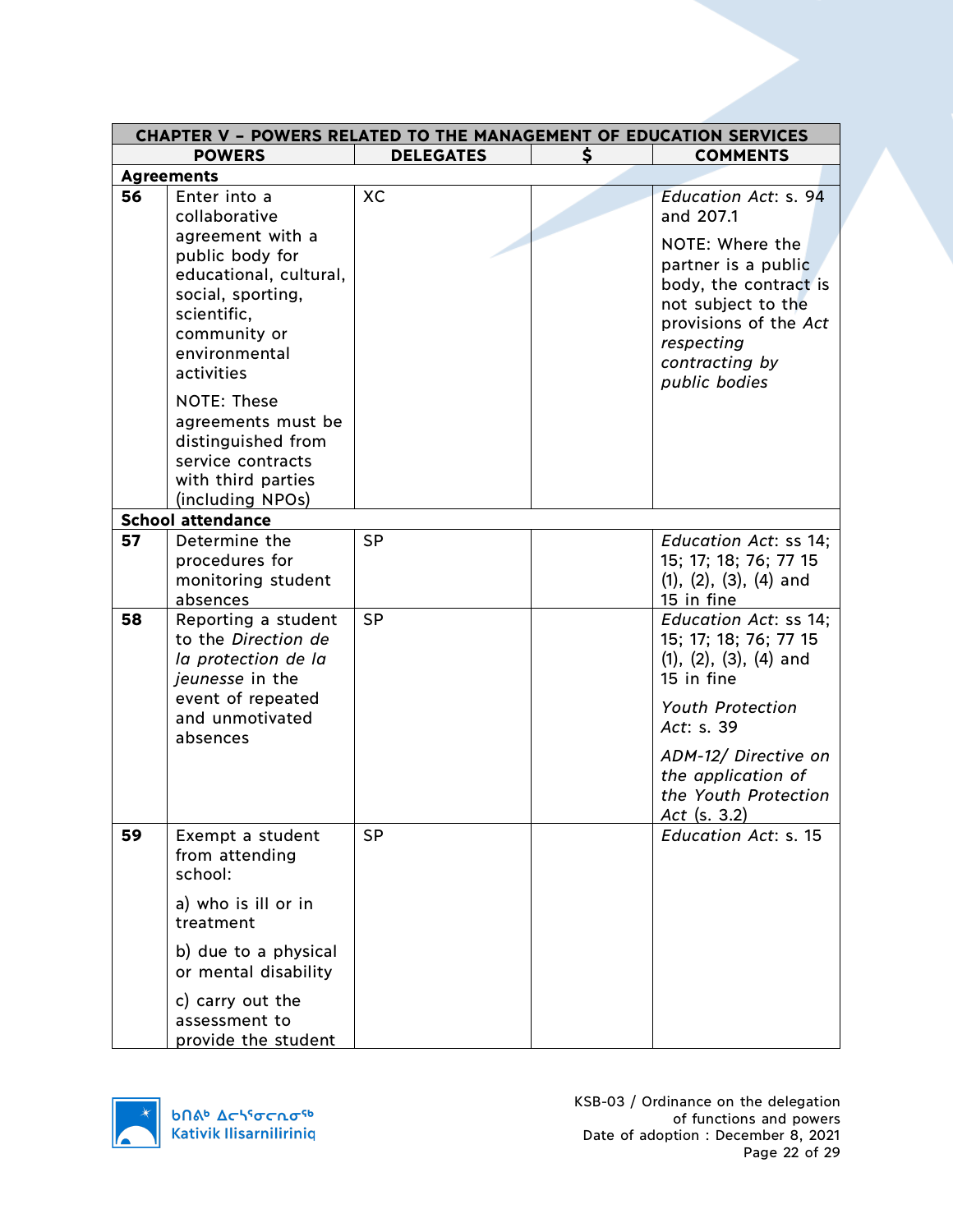|          | with instruction at<br>home that would<br>allow home<br>schooling<br>d) temporarily for<br>humanitarian<br>reasons                                                                                                              |                        |                                                                                                                                                           |
|----------|---------------------------------------------------------------------------------------------------------------------------------------------------------------------------------------------------------------------------------|------------------------|-----------------------------------------------------------------------------------------------------------------------------------------------------------|
|          | Suspension or expulsion of a student                                                                                                                                                                                            |                        |                                                                                                                                                           |
| 60<br>61 | Suspend a student<br>Expel a student                                                                                                                                                                                            | <b>SP</b><br><b>XC</b> | <b>Education Act: ss</b><br>15(3); 76; 96.12;                                                                                                             |
|          |                                                                                                                                                                                                                                 |                        | 96.27; 242                                                                                                                                                |
|          |                                                                                                                                                                                                                                 |                        | <b>Education Act: ss 9</b><br>to 12,15(3); 76; 110.2;<br>110.9; 221; 242<br>(Note: under<br>sections 221 and<br>242, does not apply<br>to adult students) |
|          |                                                                                                                                                                                                                                 |                        | ADM-16/ Directive<br>against Bullying and<br>for the Promotion of<br>Peaceful and<br><b>Responsive Schools</b><br>(s. 3.3 c)                              |
|          |                                                                                                                                                                                                                                 |                        | SO-01/ Directive on<br>suspension and<br>expulsion of<br>students                                                                                         |
|          | <b>Educational travel</b>                                                                                                                                                                                                       |                        |                                                                                                                                                           |
| 62       | Approve the annual<br>excursion plan                                                                                                                                                                                            | Education<br>Committee | Developed by the SP<br>or Centre Director                                                                                                                 |
|          |                                                                                                                                                                                                                                 |                        | SO-05/ Directive on<br><b>Field Trips and</b><br>Excursions (s. 3.1)                                                                                      |
| 63       | Agree on the<br>relevance of an<br>educational trip for<br>students and their<br>supervisors and<br>authorize this trip<br>NOTE: Subject to<br>the rules governing<br>calls for tenders,<br>service contracts<br>and Chapter IV | Education<br>Committee | SO-05/ Directive on<br><b>Field Trips and</b><br>Excursions (s. 3.2)                                                                                      |

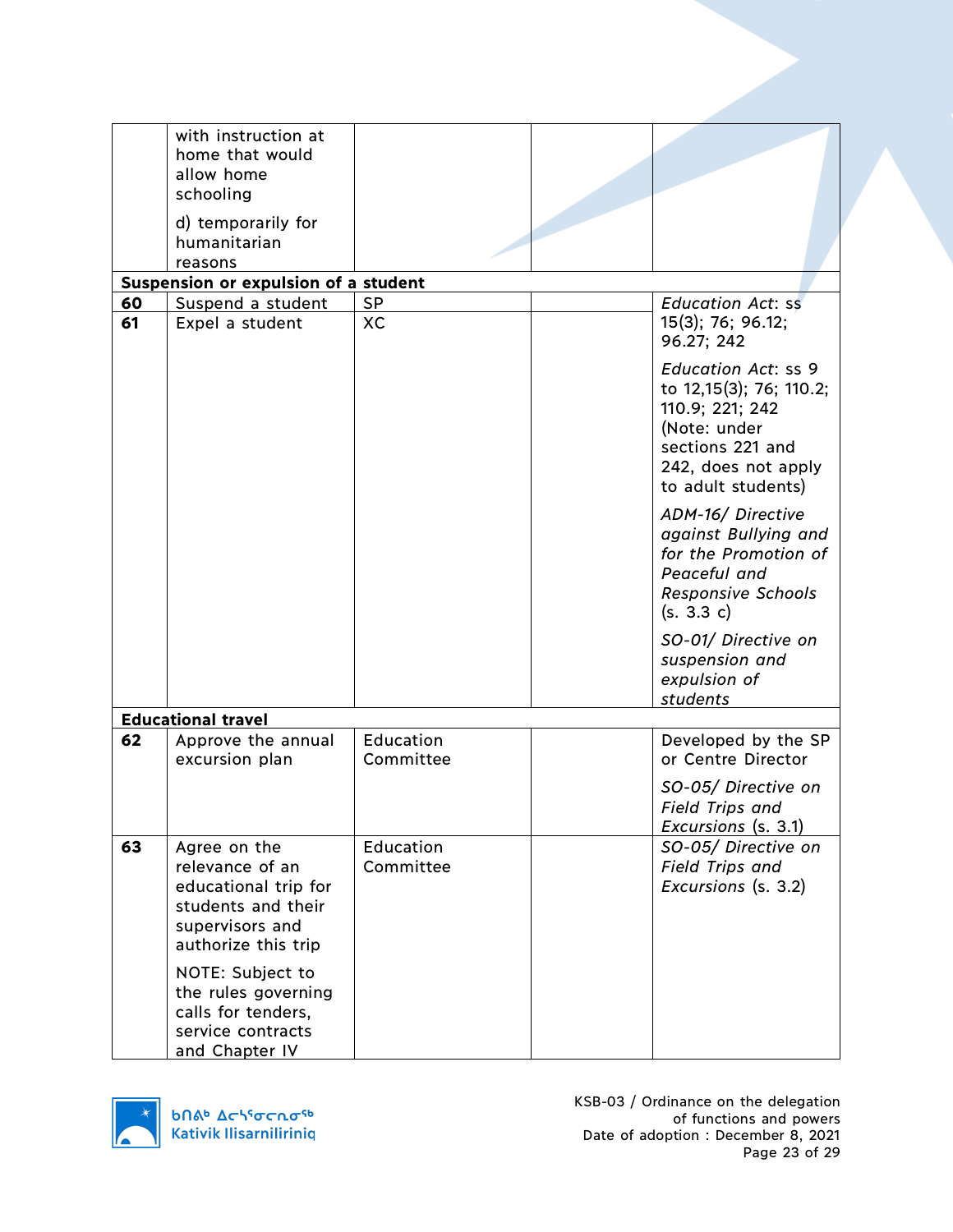|    | <b>Local Code of Conduct</b>                                                                                      |                                                 |                                                                                                                                                                                                                                     |
|----|-------------------------------------------------------------------------------------------------------------------|-------------------------------------------------|-------------------------------------------------------------------------------------------------------------------------------------------------------------------------------------------------------------------------------------|
| 64 | Develop a local<br>Code of Conduct<br>against bullying and<br>describe desirable<br>and undesirable<br>behaviours | <b>SP</b>                                       | The local Code of<br>Conduct should be<br>developed jointly<br>with staff, parents<br>and the community.<br>ADM-16/ Policy<br>Against Bullying and<br>for the Promotion of<br>Peaceful and<br><b>Responsive Schools</b><br>(s. 2.1) |
| 65 | Develop an internal<br>Code of Conduct                                                                            | <b>SP</b>                                       | In collaboration with<br>the School Council<br>and the Education<br>Committee<br>SO-01/ Directive on<br>suspension and<br>expulsion of<br>students (s. 2.2)                                                                         |
|    | Additional funding for students with special needs                                                                |                                                 |                                                                                                                                                                                                                                     |
| 66 | Grant additional<br>funding for students<br>with diagnosed<br>special needs                                       | <b>XC</b>                                       | On the<br>recommendation of<br>the School<br>Operations<br>department<br>SO-03/ Policy on<br><b>Educational Costs</b><br>for Beneficiaries<br>outside Nunavik<br>(s.2.1 d)                                                          |
|    | <b>Students with special needs</b>                                                                                |                                                 |                                                                                                                                                                                                                                     |
| 67 | Identify students<br>with special needs                                                                           | <b>SP</b>                                       | CS-01/ Directive on<br>the Organization of<br>Services (special<br>education)                                                                                                                                                       |
| 68 | Determine<br>support services<br>that can be<br>offered<br>Home schooling and tutoring                            | Director of<br>Complementary<br><b>Services</b> | CS-01/ Directive on<br>the Organization of<br>Services (special<br>education)                                                                                                                                                       |
|    |                                                                                                                   |                                                 |                                                                                                                                                                                                                                     |
| 69 | Home schooling<br>contract                                                                                        | DG                                              | SO-08/ Policy on<br>Home Schooling and<br>Tutoring (s .2.7)                                                                                                                                                                         |
| 70 | Approve tutoring<br>requests                                                                                      | Director of School<br>Operations                |                                                                                                                                                                                                                                     |

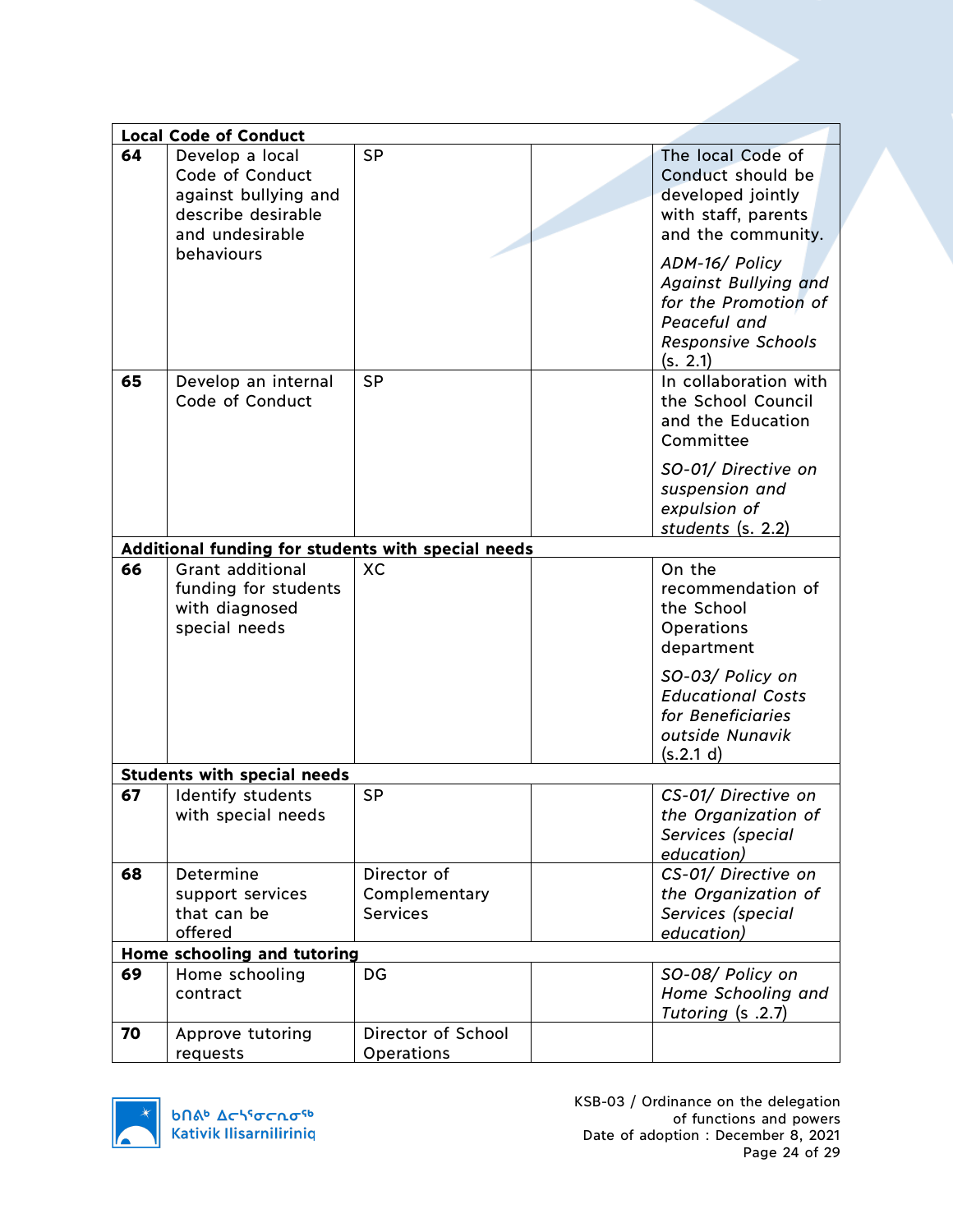| <b>CHAPTER VI - POWERS RELATED TO EDUCATION SERVICES IN VOCATIONAL</b><br>TRAINING AND ADULT EDUCATION |                                                                                                                                                                                                                                             |                                                                     |  |                                                                                                                                                                                                                   |
|--------------------------------------------------------------------------------------------------------|---------------------------------------------------------------------------------------------------------------------------------------------------------------------------------------------------------------------------------------------|---------------------------------------------------------------------|--|-------------------------------------------------------------------------------------------------------------------------------------------------------------------------------------------------------------------|
|                                                                                                        | <b>POWERS</b>                                                                                                                                                                                                                               | <b>DELEGATES</b>                                                    |  | <b>COMMENTS</b>                                                                                                                                                                                                   |
|                                                                                                        | Code of Conduct for students in Adult Education and Vocational Training                                                                                                                                                                     |                                                                     |  |                                                                                                                                                                                                                   |
| 71                                                                                                     | Suspend of a<br>student for a<br>maximum of 2 days<br>for any breach of<br>the Code of Conduct                                                                                                                                              | <b>Centre Director</b>                                              |  | The Director of Adult<br><b>Education and</b><br><b>Vocational Training</b><br>must be informed of<br>the decision<br>ADU-01 / Code of<br><b>Conduct for Adult</b><br>and Vocational<br><b>Education Students</b> |
| 72                                                                                                     | Suspension of a<br>student for more<br>than 2 days and<br>expel a student in<br>the event of a<br>serious breach of<br>the Code of Conduct                                                                                                  | Director of Adult<br><b>Education and</b><br>Vocational<br>Training |  | ADU-01 / Code of<br><b>Conduct for Adult</b><br>and Vocational<br><b>Education Students</b>                                                                                                                       |
|                                                                                                        | Sponsorship of transfer students                                                                                                                                                                                                            |                                                                     |  |                                                                                                                                                                                                                   |
| 73                                                                                                     | Allow the transfer of<br>a student enrolled<br>full-time in a<br>vocational training<br>or adult education<br>program when<br>he/she must attend<br>school outside<br>his/her community                                                     | Academic and<br>Professional<br>Information<br>Counsellor           |  | ADU-02 / Directive<br>on Sponsorship for<br><b>Transfer Students of</b><br>the Adult and<br>Vocational<br><b>Education sector</b>                                                                                 |
| 74                                                                                                     | Student entry dates                                                                                                                                                                                                                         | <b>Centre Director</b>                                              |  | ADU-02 / Directive<br>on Sponsorship for<br><b>Transfer Students of</b><br>the Adult and<br>Vocational<br><b>Education sector</b>                                                                                 |
| 75                                                                                                     | In exceptional<br>circumstances,<br>authorize childcare<br>services and pay the<br>related costs when<br>the transfer student<br>is unable to meet<br>this responsibility<br>(e.g., if he/she is<br>evacuated for<br>medical reasons, etc.) | Centre Director or<br>Residence<br>Manager                          |  | ADU-02 / Directive<br>on Sponsorship for<br><b>Transfer Students of</b><br>the Adult and<br>Vocational<br><b>Education sector</b>                                                                                 |

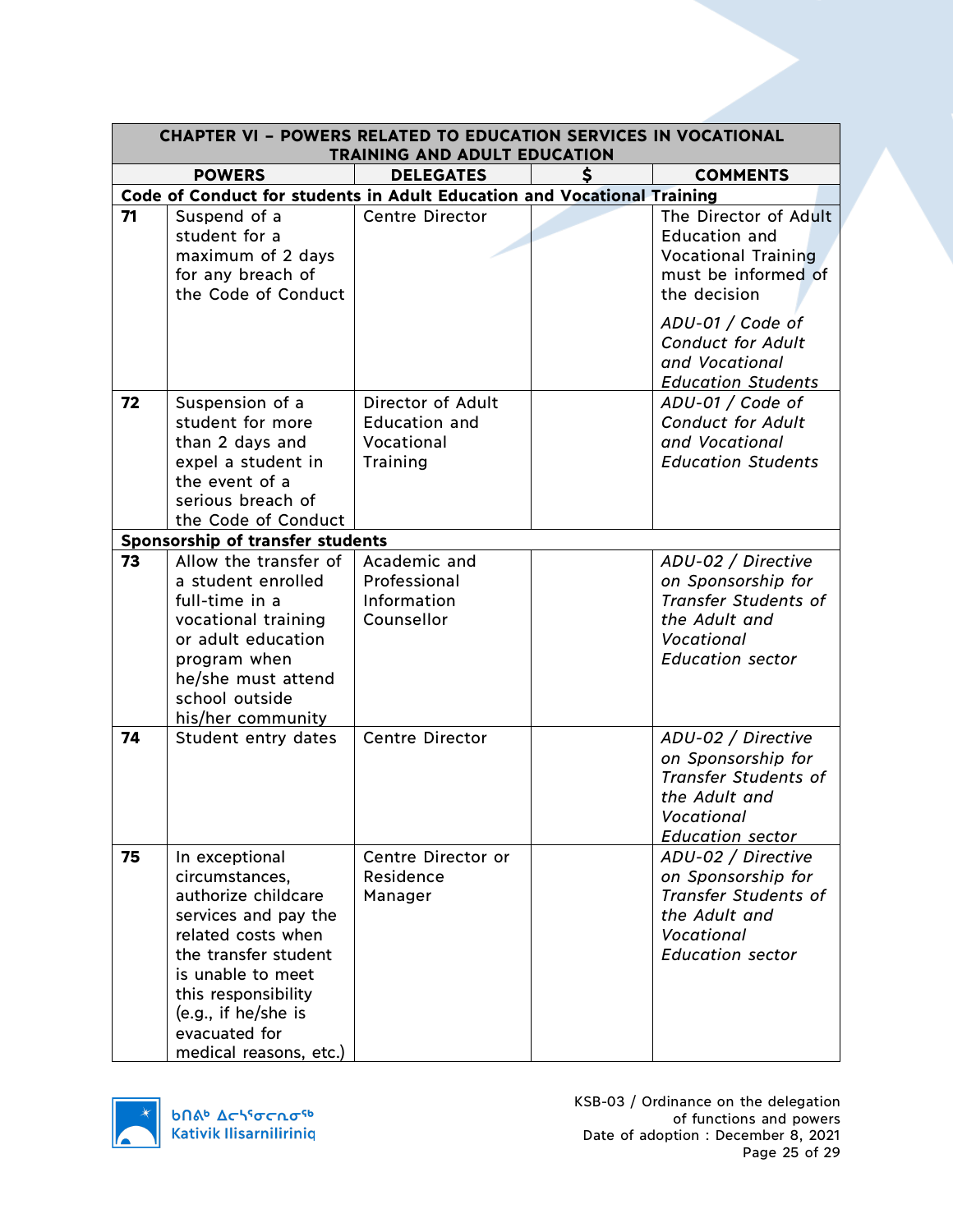| 76 |                                                             |                        |                                                   |
|----|-------------------------------------------------------------|------------------------|---------------------------------------------------|
|    | Authorize student<br>travel                                 | <b>Centre Director</b> | ADU-02 / Directive<br>on Sponsorship for          |
|    |                                                             |                        | <b>Transfer Students of</b>                       |
|    |                                                             |                        | the Adult and                                     |
|    |                                                             |                        | Vocational                                        |
|    |                                                             |                        | <b>Education sector</b>                           |
| 77 | Authorize additional                                        | Director of Adult      | ADU-02 / Directive                                |
|    | round trips for                                             | <b>Education and</b>   |                                                   |
|    | students and                                                | Vocational             | on Sponsorship for<br><b>Transfer Students of</b> |
|    |                                                             |                        | the Adult and                                     |
|    | dependants in the<br>event of an                            | Training               |                                                   |
|    |                                                             |                        | Vocational                                        |
|    | emergency related<br>to the death of an                     |                        | <b>Education sector</b>                           |
|    |                                                             |                        |                                                   |
|    | immediate family<br>member                                  |                        |                                                   |
|    | <b>Nunavimmi Pigiursavik Residence and other residences</b> |                        |                                                   |
| 78 | Order the temporary                                         | Director of Adult      | With the adoption of                              |
|    | eviction from the                                           | <b>Education and</b>   | this ordinance, the                               |
|    | residence in the                                            | Vocational             | delegate is thereby                               |
|    | event of a serious                                          | Training               | changed.                                          |
|    | incident                                                    |                        |                                                   |
|    |                                                             |                        | ADU-03 / Directive                                |
|    |                                                             |                        | pertaining to                                     |
|    |                                                             |                        | Nunavimmi                                         |
|    |                                                             |                        | Pigiursavik                                       |
|    |                                                             |                        | <b>Vocational Training</b>                        |
|    |                                                             |                        | Centre Students'                                  |
|    |                                                             |                        | Residence                                         |
| 79 | Order the                                                   | Director of Adult      | ADU-03 / Directive                                |
|    | permanent eviction                                          | <b>Education and</b>   | pertaining to                                     |
|    |                                                             | Vocational             | Nunavimmi                                         |
|    |                                                             | Training               | Pigiursavik                                       |
|    |                                                             |                        | <b>Vocational Training</b>                        |
|    |                                                             |                        | Centre Students'                                  |
|    |                                                             |                        | Residence                                         |
| 80 | Establish additional                                        | Residence              | ADU-03 / Directive                                |
|    | rules and procedures                                        | Manager                | pertaining to                                     |
|    | for a residence                                             |                        | Nunavimmi                                         |
|    |                                                             |                        | Pigiursavik                                       |
|    |                                                             |                        | <b>Vocational Training</b>                        |
|    |                                                             |                        | Centre Students'                                  |
|    |                                                             |                        | Residence                                         |

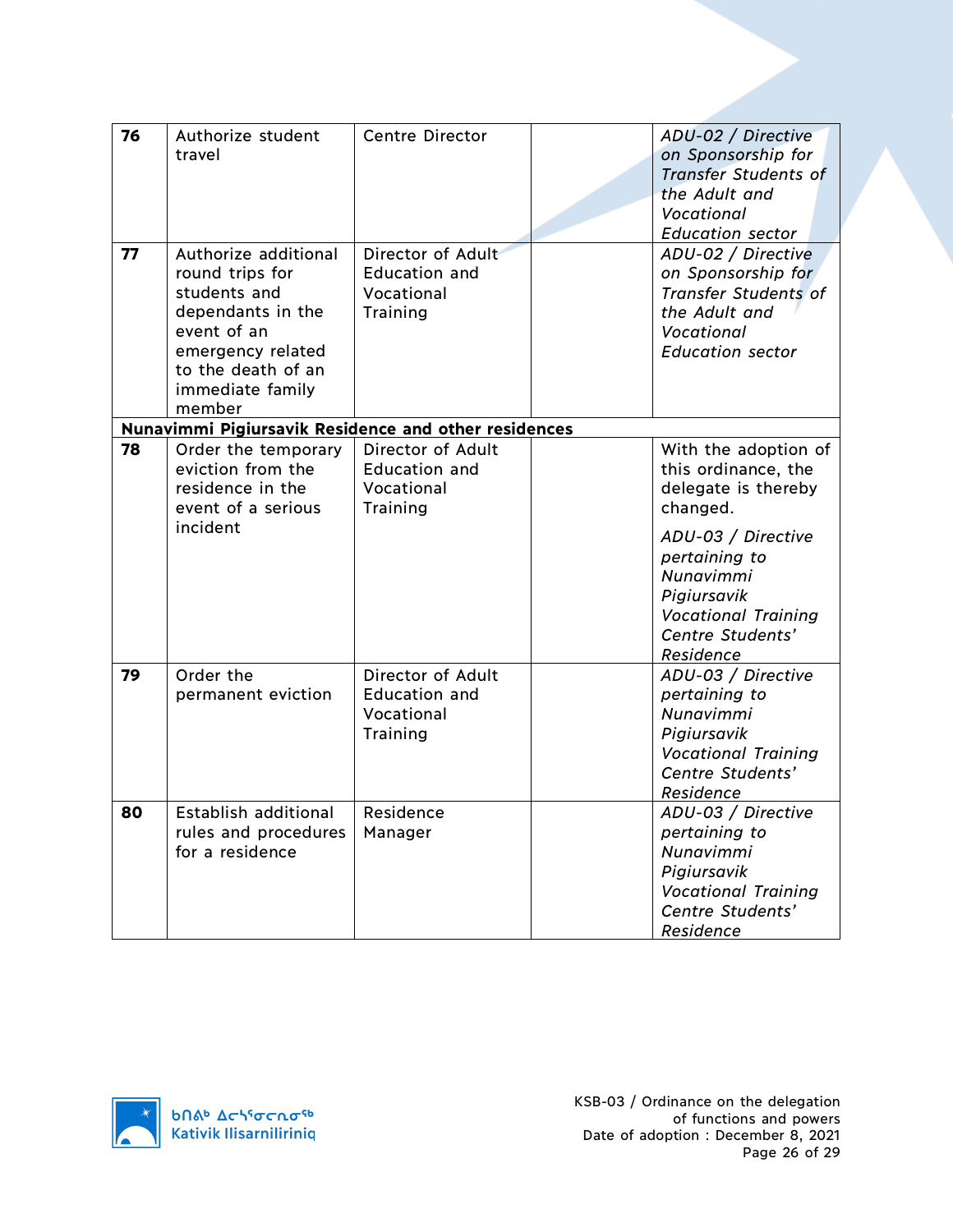| <b>Agreements</b> |                                                                                         |                                                                     |                                               |  |
|-------------------|-----------------------------------------------------------------------------------------|---------------------------------------------------------------------|-----------------------------------------------|--|
| 81                | Enter into an<br>agreement with<br>another school<br>board, an<br>association, a public | XC<br>DG                                                            | More than<br>\$100 000<br>\$0 to<br>\$100 000 |  |
|                   | body (including a<br>municipality), a legal<br>or physical person                       | <b>ADG</b>                                                          | \$0 to<br>\$75 000                            |  |
|                   |                                                                                         | Director of Adult<br>Education and<br>Vocational<br><b>Training</b> | $$0$ to<br>\$50 000                           |  |

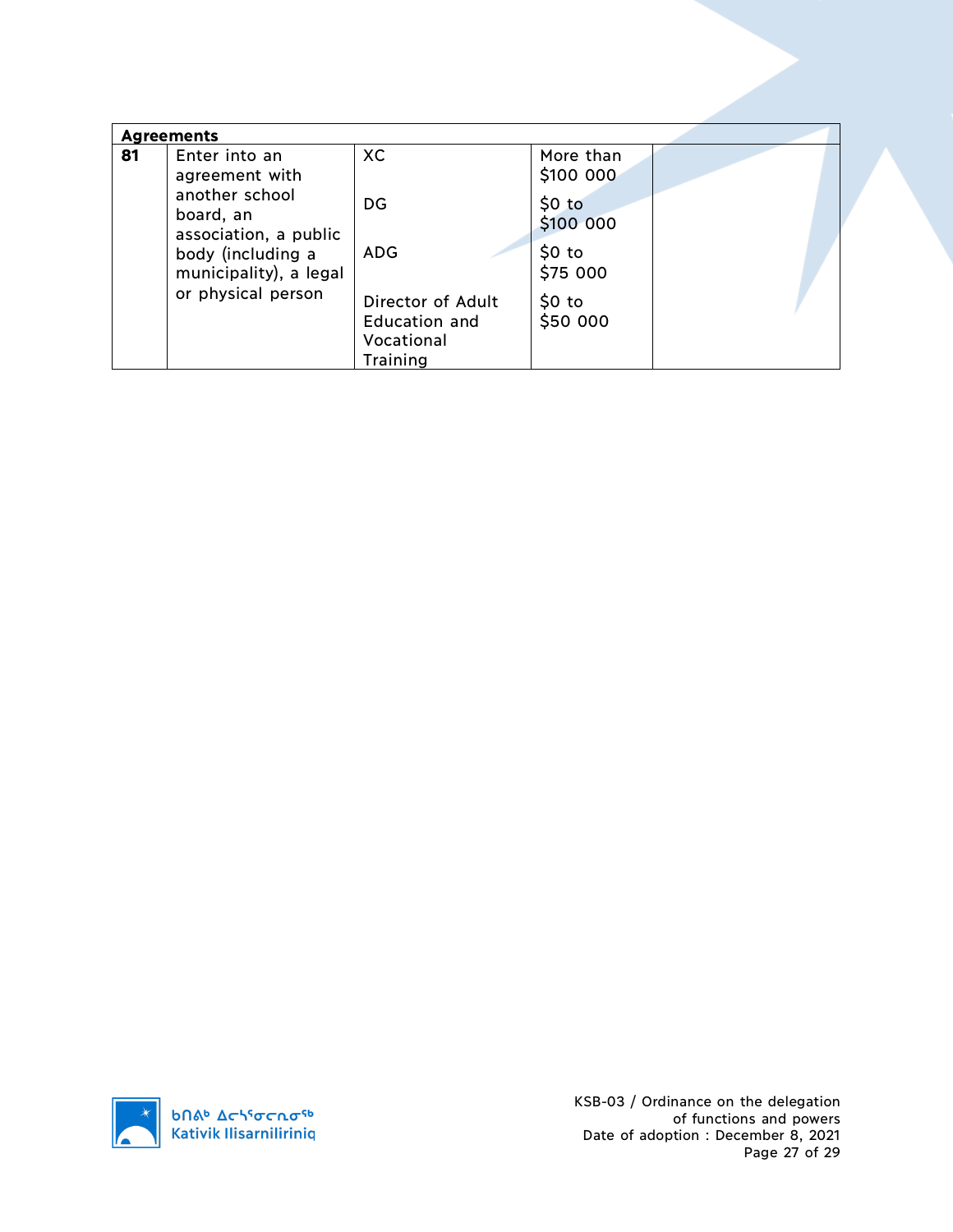| <b>CHAPTER VII - POWERS IN CONTENTIOUS MATTERS</b> |                                                                                                                                                                                                                                                                                                                |                                    |                               |                                                                                                  |
|----------------------------------------------------|----------------------------------------------------------------------------------------------------------------------------------------------------------------------------------------------------------------------------------------------------------------------------------------------------------------|------------------------------------|-------------------------------|--------------------------------------------------------------------------------------------------|
|                                                    | <b>POWERS</b>                                                                                                                                                                                                                                                                                                  | <b>DELEGATES</b>                   | \$                            | <b>COMMENTS</b>                                                                                  |
|                                                    | <b>Real estate transaction</b>                                                                                                                                                                                                                                                                                 |                                    |                               |                                                                                                  |
| 82                                                 | In order to prevent<br>unnecessary<br>litigation, agree on<br>the terms and<br>conditions for the<br>payment and release<br>of monies after the<br>completion of a<br>construction<br>contract covered by<br>the capital budget,<br>in particular with<br>respect to claims<br>submitted by the<br>contractor. | DG                                 |                               |                                                                                                  |
|                                                    | <b>Contentious matters</b>                                                                                                                                                                                                                                                                                     |                                    |                               |                                                                                                  |
| 83                                                 | Make any decision<br>relating to a judicial<br>or quasi-judicial<br>dispute, including:<br>a) the authorization<br>of judicial or quasi-<br>judicial proceedings<br>of any kind                                                                                                                                | XC                                 | 50 <sub>to</sub><br>\$500 000 | Except for point e),<br>in all matters of<br>more than<br>\$500,000, CC<br>retains authorization |
|                                                    | b) the settlement of<br>a transaction to<br>prevent or terminate<br>a legal or quasi-<br>legal dispute<br>(principal, interest,<br>costs)                                                                                                                                                                      | XC                                 | $$0$ to<br>\$500 000          |                                                                                                  |
|                                                    | c) the authorization<br>of payment of any<br>amount due in<br>principal, interest<br>and costs, pursuant<br>to a judgment or<br>decision of a court<br>or quasi- judicial<br>body                                                                                                                              | DG after having<br>informed the XC | $$0$ to<br>\$500 000          |                                                                                                  |